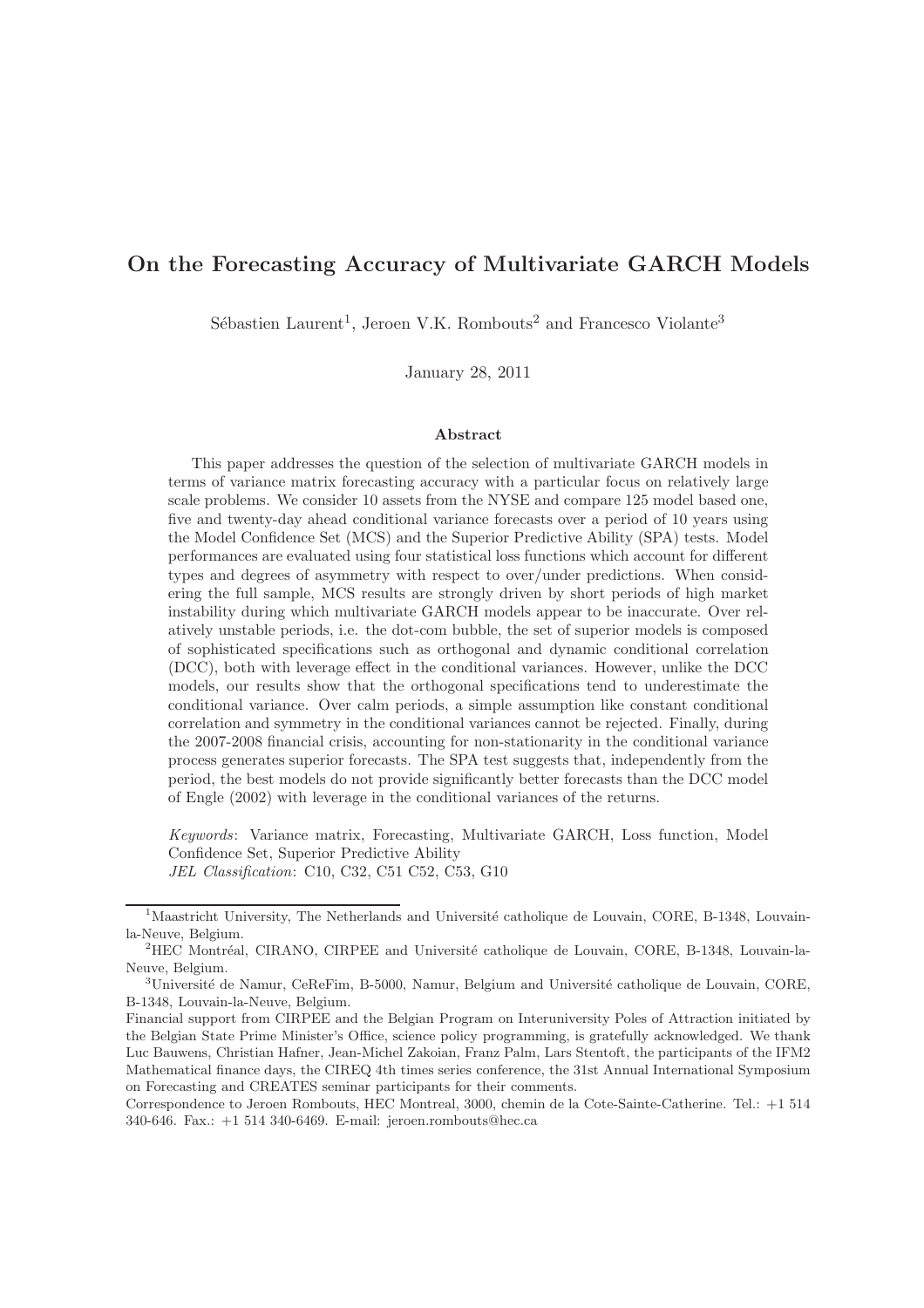# 1 Introduction

Most financial applications are multivariate problems with volatility forecasts as one of the inputs. Forecasting sequences of variance matrices is relatively easily done using a multivariate GARCH model, i.e. the conditional variance matrix is modelled as a function of past returns. A large number of multivariate GARCH models have been proposed in the literature, see Bauwens et al. (2006) and Silvennoinen and Terasvirta (2009b) for extensive surveys. The first generation of models, for example the VEC model of Bollerslev et al. (1988) and the BEKK model of Engle and Kroner (1995), are direct extensions of the univariate GARCH model of Bollerslev (1986). These models are very general and allow for rich and flexible dynamics for the conditional variance matrix. They have been extensively used to model volatility spillovers and in applications such as conditional CAPM and futures hedging. Examples are respectively Karolyi (1995) and Bali (2008). However, being heavily parameterized, they are tractable only for a small number of series, typically lower than four.

More recently, the focus has turned to larger scale problems such as dynamics of correlations between equity and bond returns, portfolio selection and Value at Risk, see Engle (2009) for examples. In these applications, the numerical evaluation of first generation models becomes unfeasible. Both, the number of parameters and the complexity of the likelihood function tend to explode rapidly with the number of series. Alternative approaches for achieving more manageable and parsimonious specifications have been proposed. Feasible specifications can be obtained by imposing strong parameter restrictions on the BEKK model, which includes the diagonal and scalar BEKK models and the exponentially weighted moving average model proposed by J.P.Morgan (1996). Alternatively, factor structures like in Engle et al. (1990), the orthogonal models of Alexander and Chibumba (1997), Alexander (2000), van der Weide (2002), Lanne and Saikkonen (2007), and Fan et al. (2008) have been proposed. Furthermore, increasing attention has been devoted to conditional correlation models because they can be easily estimated using a multi-step procedure. These models have been first introduced by Engle (2002) and Tse and Tsui (2002). Extensions are the asymmetric conditional correlation model of Cappiello et al. (2006), the consistent DCC of Aielli (2006) and the sequential DCC model of Palandri (2009).

A priori it is difficult, if not impossible, to identify which model has the best out-of-sample forecasting performance. The evaluation of univariate volatility forecasts is well understood,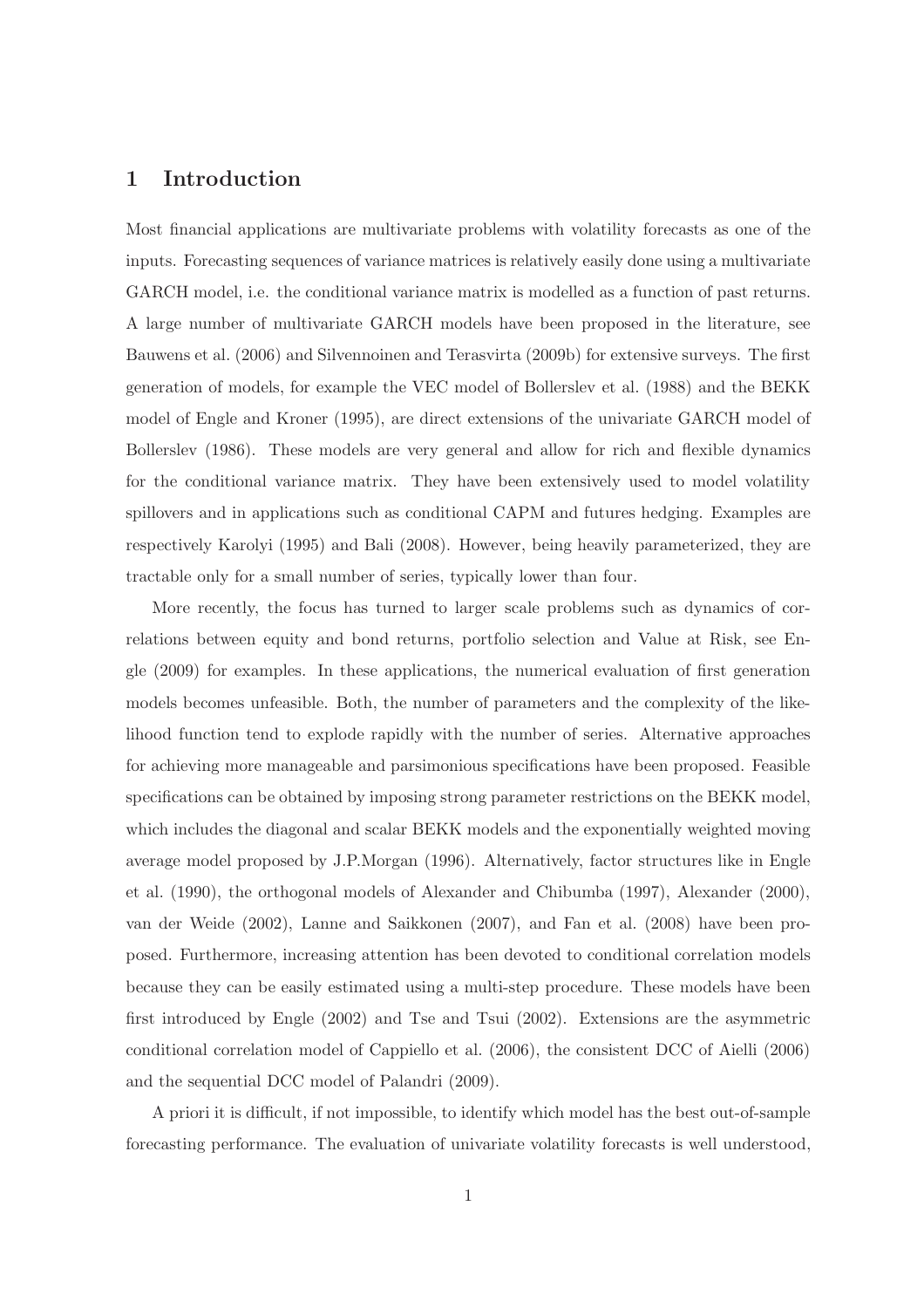see Hansen and Lunde (2005), Hansen et al. (2003), Becker and Clements (2008) among others. In the multivariate setting, although many models are available, from an applied viewpoint, there are no clear guidelines available on model evaluation and selection.

This paper addresses the selection of multivariate GARCH models in terms of conditional variance matrix out-of-sample forecasting accuracy by providing a large scale analysis. We consider 10 assets from the NYSE, 125 multivariate GARCH specifications, 3 forecast horizons (1, 5 and 20-day ahead), 6 ex-post estimators (proxies) of the conditional covariance matrix, 4 statistical loss functions to measure model performances and 2 statistical tests for identification of the models with superior predictive performances. We also condition the analysis to the forecast sample period. We consider 3 different periods homogeneous in their volatility dynamics (calm, volatile and extremely volatile markets).<sup>1</sup>

Several approaches have been proposed with respect to the inference on the set of superior models. Testing procedures of equal predictive ability (EPA) based on pairwise comparison of forecast performances have been introduced by Diebold and Mariano (1995) and generalized by West (1996), Clark and McCracken (2001), Clark and West (2006), Giacomini and White (2006) and Clark and West (2007). See West (2006) for a survey. Since our aim is to compare a large number of model based forecasts in order to obtain a joint confidence interval for all possible pairwise comparisons, other alternatives based on multiple comparisons seem to be better suited to our analysis. The reality check test for data snooping of White (2000) and the improved version proposed by Hansen (2005) are based on superior predictive ability (SPA) and allow for multiple comparison against a prespecified benchmark model. Apart from the SPA test, we mainly follow the model confidence set (MCS) approach proposed by Hansen et al. (2010b). The MCS allows to identify, from a universe of model based forecasts, a subset of models, equivalent in terms of superior ability, which outperform all the other competing models. Note that, being tests of conditional predictive ability, SPA and MCS allow for a unified treatment of nested and non-nested models and to take into account estimation technique, parameter uncertainty, choice of the estimation and evaluation sample, and data heterogeneity.

To measure out-of-sample forecasting performance, model based forecasts are usually com-

<sup>&</sup>lt;sup>1</sup>Recent somewhat related studies include Clements et al.  $(2009)$ , Caporin and McAleer  $(2010)$  and Chiriac and Voev (2010), though their analysis usually involves a small number of alternative parameterizations and/or small cross sectional dimensions.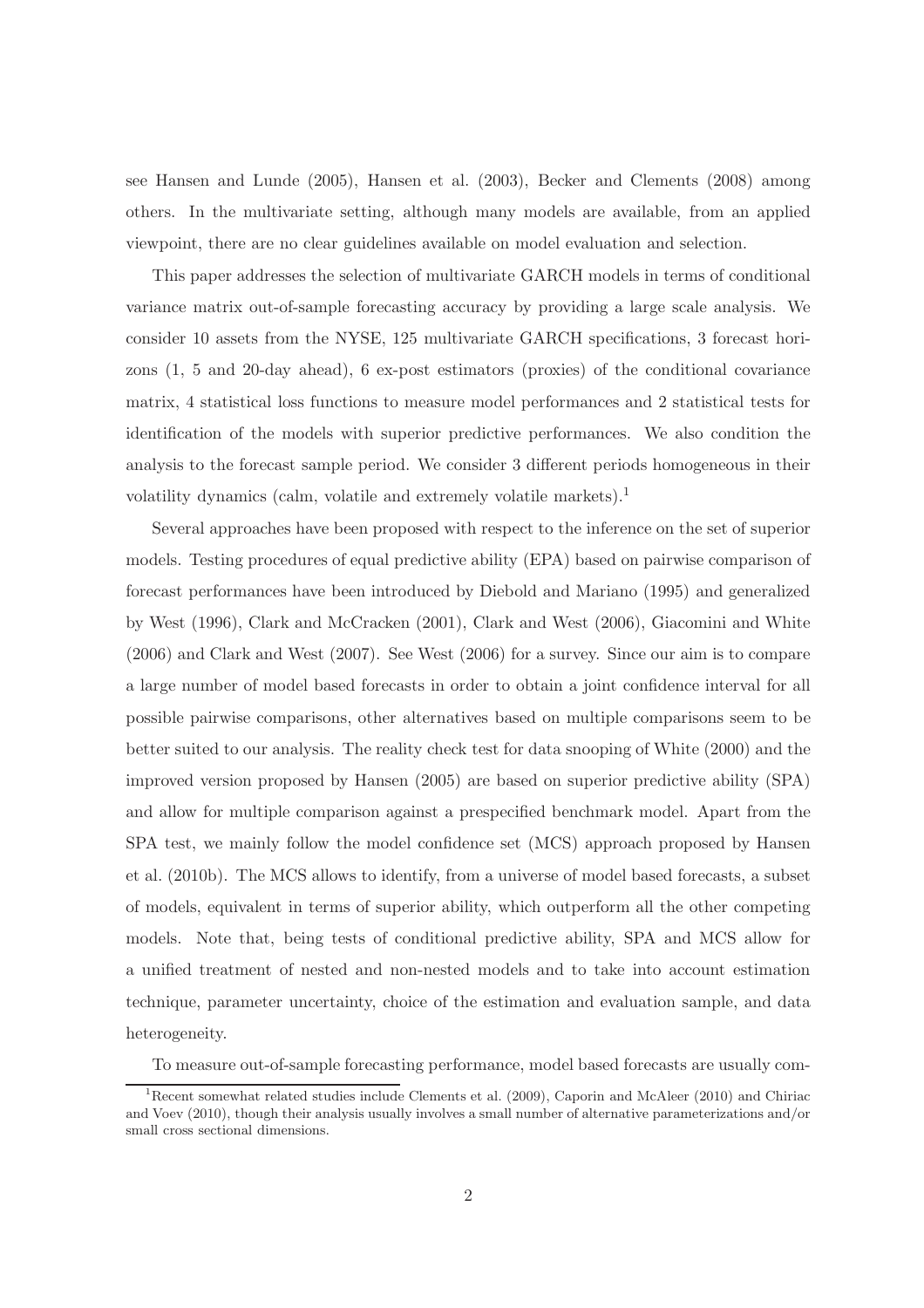pared to ex-post realizations as they become available. To do this, the forecaster needs to select a loss function and a proxy for the true conditional variance matrix which is unobservable even ex-post. The question arises on which proxy to use and to what extent this substitution affects the forecast evaluation. Building on Hansen and Lunde (2006a) and Patton (2009), Laurent et al. (2009) address these questions in the case of the comparison of multivariate volatility models using statistical loss functions. They show that the substitution of the underlying volatility by a proxy may induce a distortion in the ranking i.e., the evaluation based on the proxy differs from the ranking that would be obtained if the true target was observable. However, such distortion can be avoided if the loss function has a particular functional form. In this paper, we use four robust loss functions which allow for various types of asymmetry in the way variances and variance matrix predictions are evaluated. With respect to the choice of the loss function, and within the MCS framework, we find that the Euclidean and Frobenius loss functions (both symmetric) appear to deliver a relatively large MCS, while the asymmetric loss functions, and in particular the Stein loss function, allow to identify sets of superior models which are systematically smaller. These results are consistent with the findings of Clements et al. (2009) in the multivariate setting and Hansen et al. (2003) in the univariate settings.

Model performances are evaluated using the realized covariance estimator based on intraday returns sampled at the 5 minute frequency which serves as a proxy for the latent covariance matrix. Apart from the popular 5-minute frequency, which, given the characteristics of the assets selected should strike a good compromise between accuracy and microstructure bias (Andersen et al., 1999, Russell and Bandi, 2004), a robustness check with respect to the choice and the accuracy of the proxy is performed using the realized covariance estimator based on intraday returns sampled at 1 and 30 minutes and a realized kernel estimator based on intraday returns sampled at 1, 5 and 30 minutes, see de Pooter et al. (2008). Our results are robust to the choice and the accuracy of the volatility proxy.

As pointed out by Hansen et al. (2003), the MCS is specific to the set of candidate models and the sample period. We investigate the sensitivity of the models forecasting performances to the forecast evaluation sample by considering not only the full sample (from April 1, 1999 to December 27, 2008, totalling 2486 trading days) but also three sub-samples which are homogenous in their volatility dynamics. We find that over the dot-com bubble, the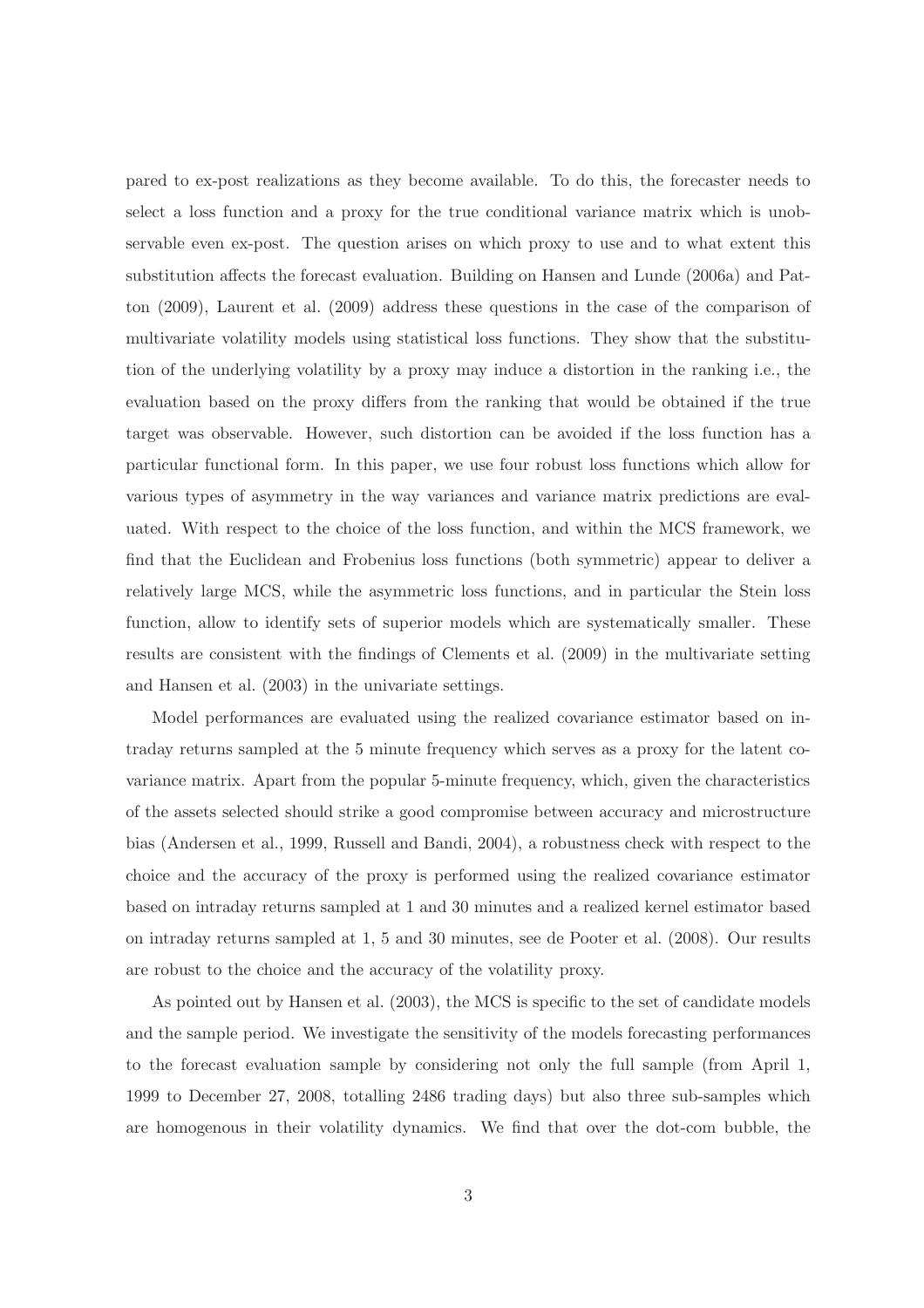set of superior models is composed of sophisticated specifications such as orthogonal and dynamic conditional correlations, both with leverage effect in the conditional variances. Over calm periods, a simple assumption like constant conditional correlation and symmetry in the conditional variances cannot be rejected. Over the 2007-2008 financial crisis, accounting for non-stationarity in the conditional variance process generates superior forecasts.

With respect to the longer forecast horizons (5 and 20 day ahead), we find that while the composition of the MCS is in line with the one-step ahead case, the MCS reduces in size. The performances of models with similar properties and structure tend to cluster but differences between clusters increase. This, together with a substantial reduction of the variability of sample performances, due to the smoothness of longer horizon forecasts, makes it easier to separate between superior and inferior models.

In the last part of our study, we assess, using SPA tests, the predictive ability of six popular and parsimonious specifications selected with respect to two dimensions, the multivariate structure and symmetry in the dynamics of the variance processes. We find that the most valid alternative is represented by the Dynamic Conditional Correlation model of Engle (2002) when coupled with leverage effect in the conditional variances of the marginal processes. This model seems to capture well the dynamics of the conditional variance matrix consistently across the different sample periods. However, in line with the MCS results, simple hypotheses like constant correlation and/or symmetric variance process cannot be rejected over periods of calm markets.

The rest of the paper is organized as follows. Section 2 discusses the multivariate GARCH specifications, the proxies for the conditional variance, the loss functions and the MCS approach. Section 3 provides a description of the data and outlines some stylized facts. Section 4 presents the results for the multiple comparison based on the MCS and Section 5 for the comparison based on the SPA test. Section 6 concludes. Detailed results for the MCS for the three subsamples are available in a supplementary appendix on the journal's website.

## 2 Methodology

### 2.1 Forecasting models set

Consider a N-dimensional vector stochastic process  $r_t = \mu_t + \epsilon_t$  and denote  $\Im_{t-1}$  the information set available at  $t-1$ . Since the conditional mean  $\mu_t$  is typically of minor impor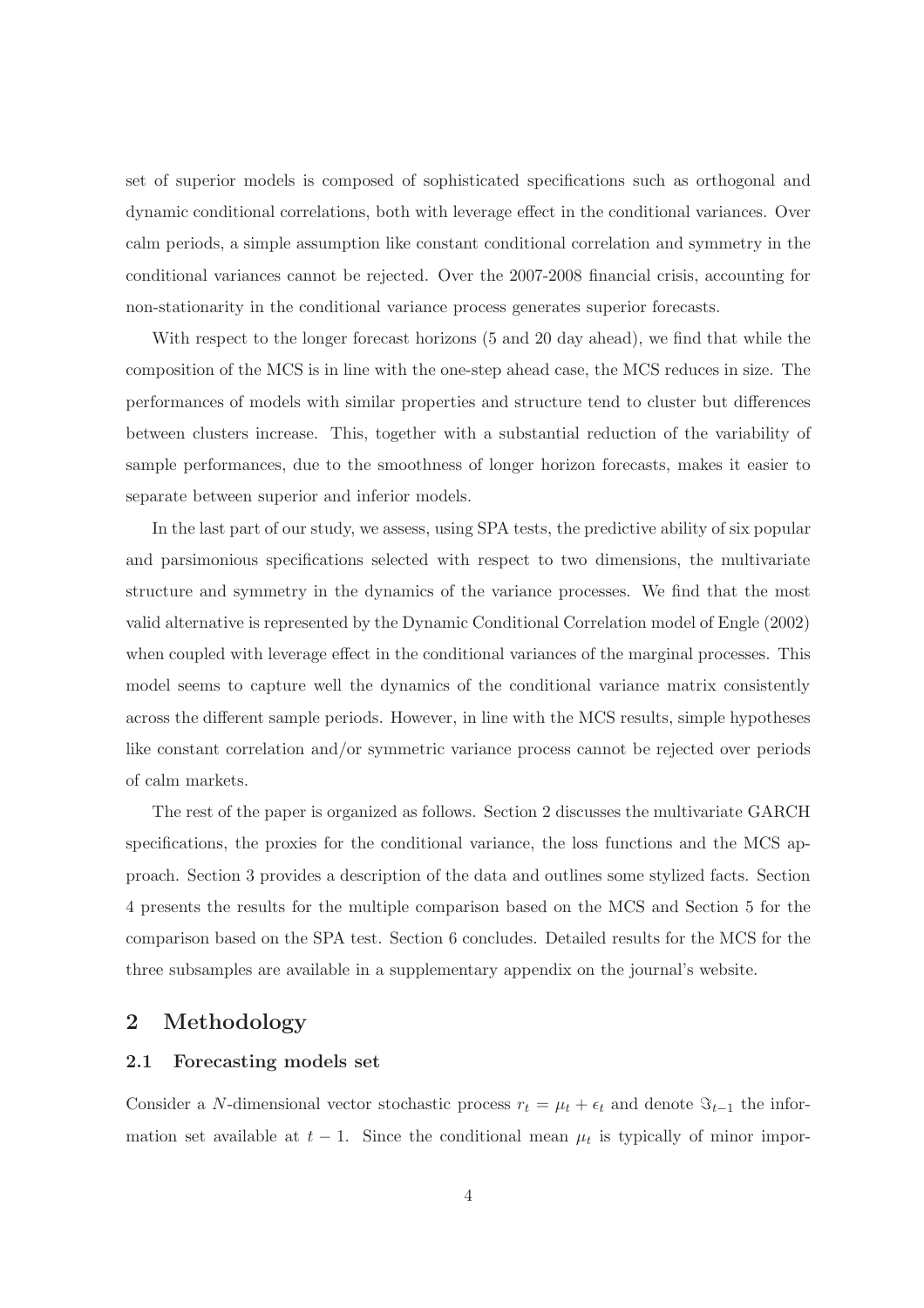tance, following Hansen and Lunde (2005) and Becker and Clements (2008), we assume a constant conditional mean for all assets. The primary objective is the conditional variance matrix  $H_t = E(\epsilon_t \epsilon'_t | \Im_{t-1})$ , which is modeled using parametric specifications of the multivariate GARCH (MGARCH) type. To control for the number of parameters, we impose covariance or correlation targeting when possible, see Engle and Mezrich (1995).<sup>2</sup>

We consider several families of MGARCH models which are feasible in terms of numerical evaluation when the dimension of  $r_t$  is relatively large. According to the classification in Bauwens et al. (2006), among the generalizations of the univariate standard GARCH model, we consider three specifications, namely the diagonal and scalar BEKK of Engle and Kroner (1995) and the multivariate RiskMetrics (RM) model of J.P.Morgan (1996). In the fully parameterized BEKK model with all orders set to 1, the conditional variance is given by

$$
H_t = C + A\epsilon_{t-1}\epsilon_{t-1}'A' + BH_{t-1}B',\tag{1}
$$

where C is a positive definite matrix and A and B are square parameter matrices. The full BEKK specification is not considered as it is not feasible for large cross-sectional dimensions. In the diagonal BEKK (DBEKK), the matrices of parameters  $A$  and  $B$  are diagonal, while in the scalar BEKK (SBEKK),  $A = aI_N$ ,  $B = bI_N$ , where a and b are scalars and  $I_N$  is the identity matrix. In these models, variance targeting is imposed by setting  $H = E(\epsilon_t \epsilon'_t)$ and  $C = H - AHA' - BHB'$  which implies  $E(H_t) = H$ . The RM model assumes that the conditional variance matrix is an integrated process, i.e.,  $aI_N + bI_N = I_N$  and  $C = 0$ , governed by a fixed smoothing parameter, b, equal to 0.96. This model, widely used by practitioners, does not require parameter estimation.

Among the MGARCH models that can be represented as linear combinations of univariate GARCH models, we consider the Orthogonal model of Kariya (1988) and Alexander and Chibumba (1997). In this model, the data are generated by an orthogonal transformation of N uncorrelated factors,  $f_t$ , which can be separately defined as any stationary univariate GARCH process. The model can be expressed as

$$
H_t = V^{1/2} P L^{1/2} S_t L^{1/2} P' V^{1/2} \tag{2}
$$

$$
S_t = E_{t-1}(f_t f_t') = diag(\sigma_{f_{1,t}}^2, \dots, \sigma_{f_{N,t}}^2)
$$
\n(3)

<sup>&</sup>lt;sup>2</sup>For the properties of the variance targeting estimator and a comparison with the standard quasi-maximum likelihood estimator in the univariate case, see Francq et al. (2009).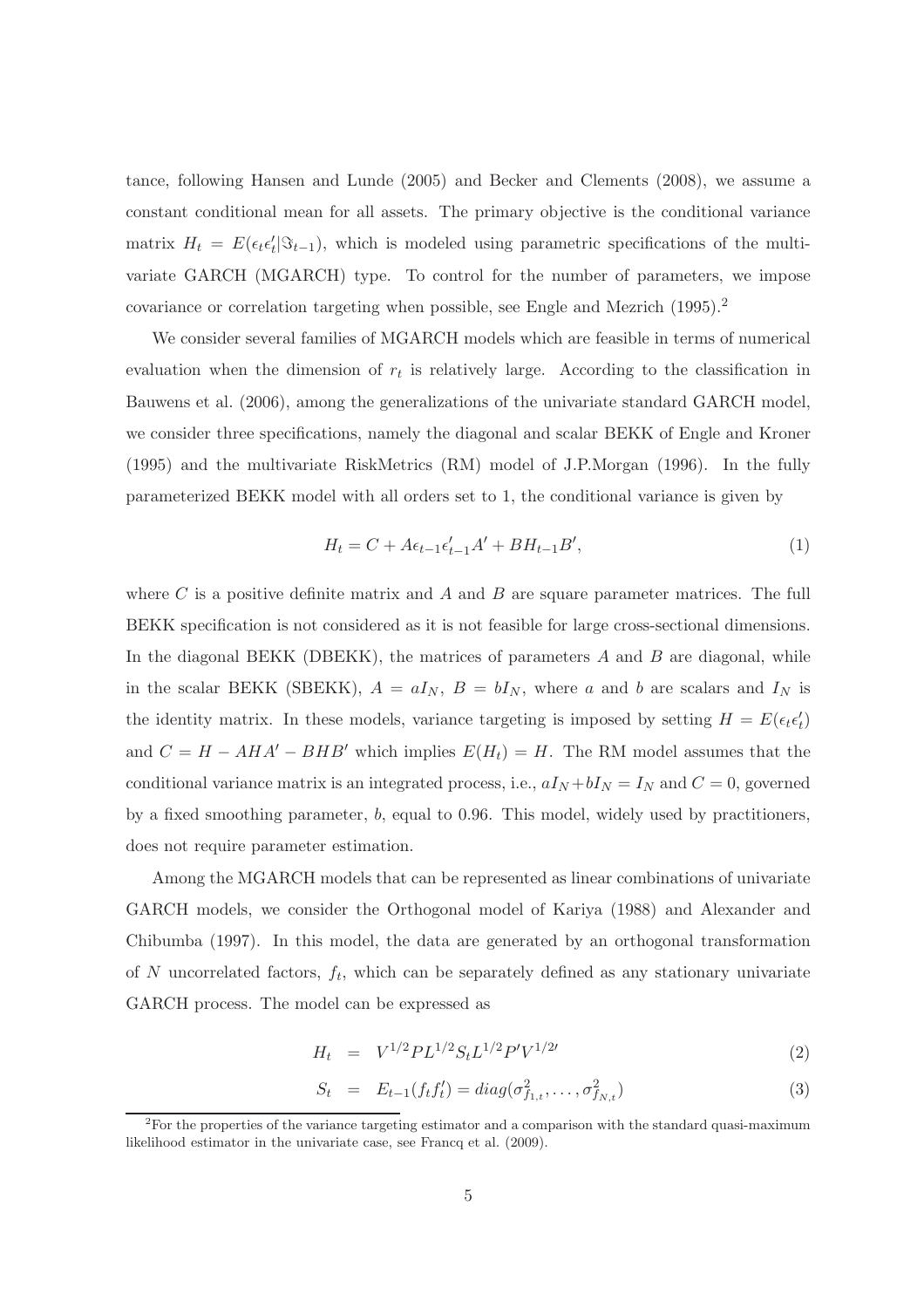$$
f_t = L^{-1/2} P' V^{-1/2} \epsilon_t,
$$
\n(4)

where  $V = diag(v_1, ..., v_N)$ , with  $v_i = E(\epsilon_{i,t}^2)$ ,  $i = 1, ..., N$ , L is a  $N \times N$  diagonal matrix holding the eigenvalues of the unconditional correlation matrix on the main diagonal and P is the matrix of the associated orthogonal eigenvectors. Other specifications belonging to this group but unfeasible for large dimensional systems are the generalized orthogonal GARCH model by van der Weide (2002) and Lanne and Saikkonen (2007), the full factor GARCH model by Vrontos et al. (2003) and the conditionally uncorrelated components GARCH by Fan et al. (2008).

The last category of models consists of nonlinear combinations of univariate GARCH models. They allow to specify separately  $N$ , possibly different, univariate models for the conditional variances,  $\sigma_{i,t}^2$ ,  $i = 1,...,N$ , and a model for the conditional correlation matrix,  $R_t$ . The dynamic conditional correlation (DCC) model proposed by Engle (2002) (DCCE), is defined as

$$
H_t = D_t^{1/2} R_t D_t^{1/2}
$$
\n(5)

$$
R_t = (Q_t \odot I_N)^{-1/2} Q_t (Q_t \odot I_N)^{-1/2}
$$
\n(6)

$$
Q_t = (1 - \alpha - \beta)\bar{Q} + \alpha u_{t-1}u'_{t-1} + \beta Q_{t-1}, \tag{7}
$$

where  $D_t = diag(\sigma_{1,t}^2, \ldots, \sigma_{N,t}^2)$  and  $u_{i,t} = \epsilon_{i,t}/\sigma_{i,t}$ ,  $i = 1, ..., N$  defines the devolatilized innovations. The Constant Conditional Correlation (CCC) model of Bollerslev (1990), the Asymmetric DCC (DCCA) model of Cappiello et al. (2006) and the Dynamic Conditional Equi-Correlation (DECO) model of Engle and Kelly (2008) also belong to this family. To ensure positive definiteness, the correlation matrix is modeled as a transformation of a latent matrix  $Q_t$  which is a function of past devolatilized innovations.

While the CCC model of Bollerslev (1990) assumes time invariant, but pairwise specific, correlations, which can be estimated by a consistent estimator for the unconditional correlation, the DECO model of Engle and Kelly (2008) assumes that correlations are time varying but equal across the N assets  $(R_{ij,t} = \rho_t \ \forall i \neq j)$ . Interestingly, under some suitable conditions, the DECO model gives consistent estimators of the correlation dynamics  $(\alpha, \beta)$  in (7) even when the equi-correlation assumption is not supported by the data. Since the hypothesis of equi-correlation is likely to be rejected, in this paper we use the DECO approach to estimate the correlation parameters  $\alpha$  and  $\beta$  which are then used to predict and forecast time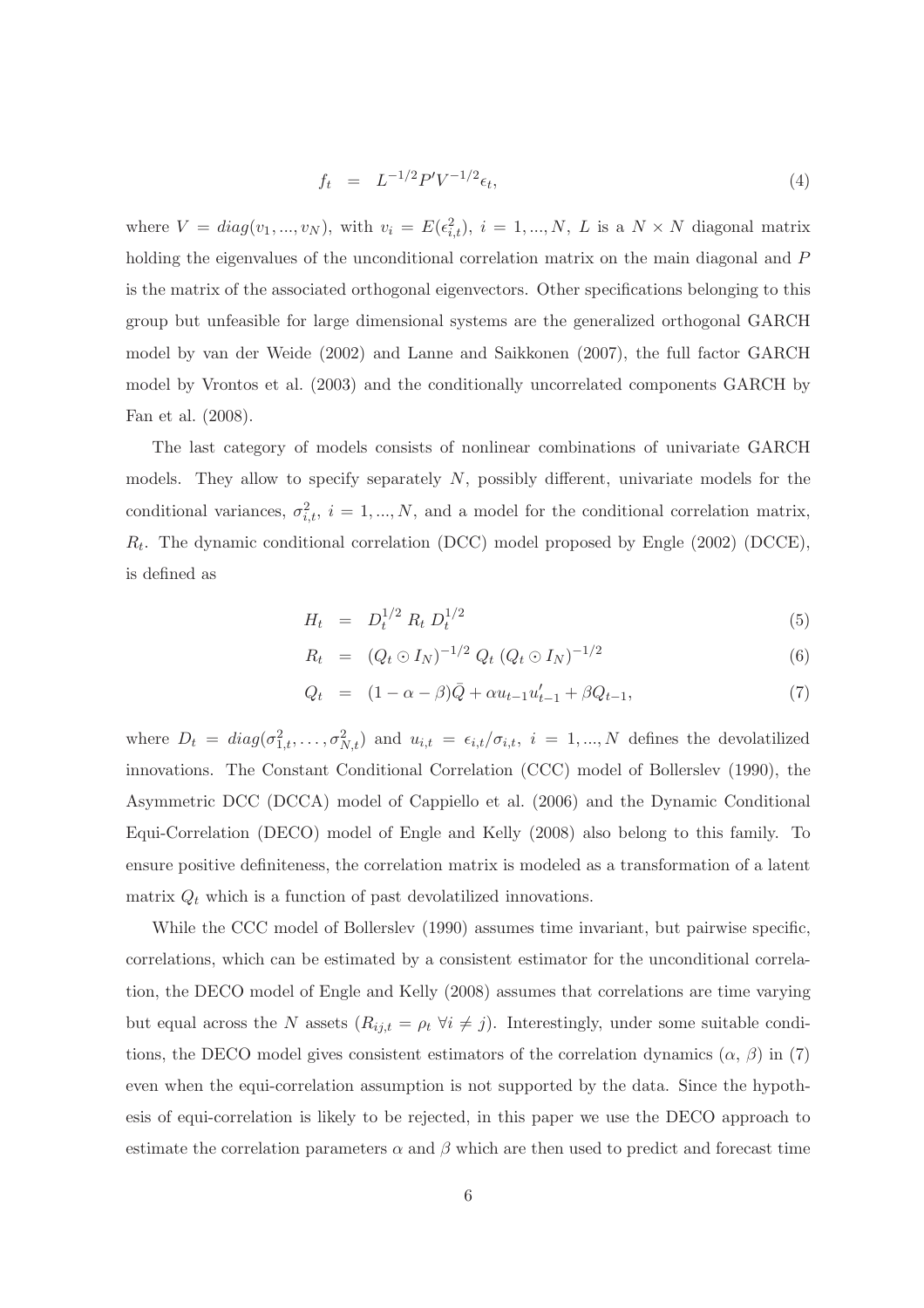varying and pairwise specific correlations. The DCCA extends the DCCE by accounting for asymmetries in (7) through the additional term  $\gamma(u_{t-1}u'_{t-1} \odot 1_{u_{t-1}<0}1'_{u_{t-1}<0})$ , where  $1_{u_{t-1}<0}$ is a vector of dimension N such that  $[1_{u_{t-1}<0}]_i = 1$  if  $u_{i,t-1} < 0$  and 0 otherwise. Following Engle and Sheppard (2001), correlation targeting is imposed by setting the long run target  $\bar{Q}$  equal to  $E(u_{t-1}u'_{t-1})$ .<sup>3</sup>

An alternative formulation of the DCC model has been suggested by Tse and Tsui (2002) (DCCT). The conditional correlation  $R_t$  is defined as:

$$
R_t = (1 - \theta_1 - \theta_2)\bar{R} + \theta_1\Psi_{t-1} + \theta_2 R_{t-1},
$$
\n(8)

with  $\Psi_{t-1}$  the  $N \times N$  correlation matrix of  $\epsilon_{\tau}$  for  $\tau = t - K, t - K + 1, \ldots, t - 1$  and  $K \geq N$ . Its  $i, j$ -th element is given by

$$
\psi_{ij,t-1} = \frac{\sum_{m=1}^{K} u_{i,t-m} u_{j,t-m}}{\sqrt{(\sum_{m=1}^{K} u_{i,t-m}^2)(\sum_{m=1}^{K} u_{j,t-m}^2)}},\tag{9}
$$

where  $u_{it}$  is defined as above. In the DCCT, the correlation matrix is modeled directly and depends on past local correlations of devolatilized innovations. Under correlation targeting, we set  $R$  equal to the unconditional correlation of devolatilized innovations.

An advantage of the conditional correlation models relies on the fact that the estimation can be carried out sequentially. This requires first the estimation of the N conditional variances of the assets, second the estimation of the correlation target and the conditional correlation process. Although inefficient, this procedure is consistent and it dramatically reduces the computational burden of the likelihood. The univariate specification for the conditional variance for the marginal processes in DCC and orthogonal models are: Arch (Engle, 1982), Garch (Bollerslev, 1986), Gjr (Glosten et al., 1992), Exponential (Egarch) (Nelson, 1991), Asymmetric Power (Aparch) (Ding et al., 1993), Integrated (Igarch) (Engle and Bollerslev, 1986), RiskMetrics (Rm) (J.P.Morgan, 1996), Hyperbolic (Hgarch) (Davidson, 2004) and Fractionally integrated (Figarch) (Baillie et al., 1996). With respect to the number of lags, we fix both the orders to 1 for the diagonal and scalar BEKK, RM and the correlation specification in all the DCC models. The univariate models for the conditional variances in the Orthogonal and DCC specifications include various combinations of the orders,  $p, q$ . Table 1 summarizes the 125 MGARCH configurations considered.

<sup>&</sup>lt;sup>3</sup>The choice  $\bar{Q}$  is not obvious as  $Q_t$  is neither a conditional variance nor a correlation. Although  $E(u_{t-1}u'_{t-1})$ is inconsistent for the target since the recursion in  $Q_t$  does not have a martingale difference representation, Aielli (2006) shows that the bias is negligible in practice.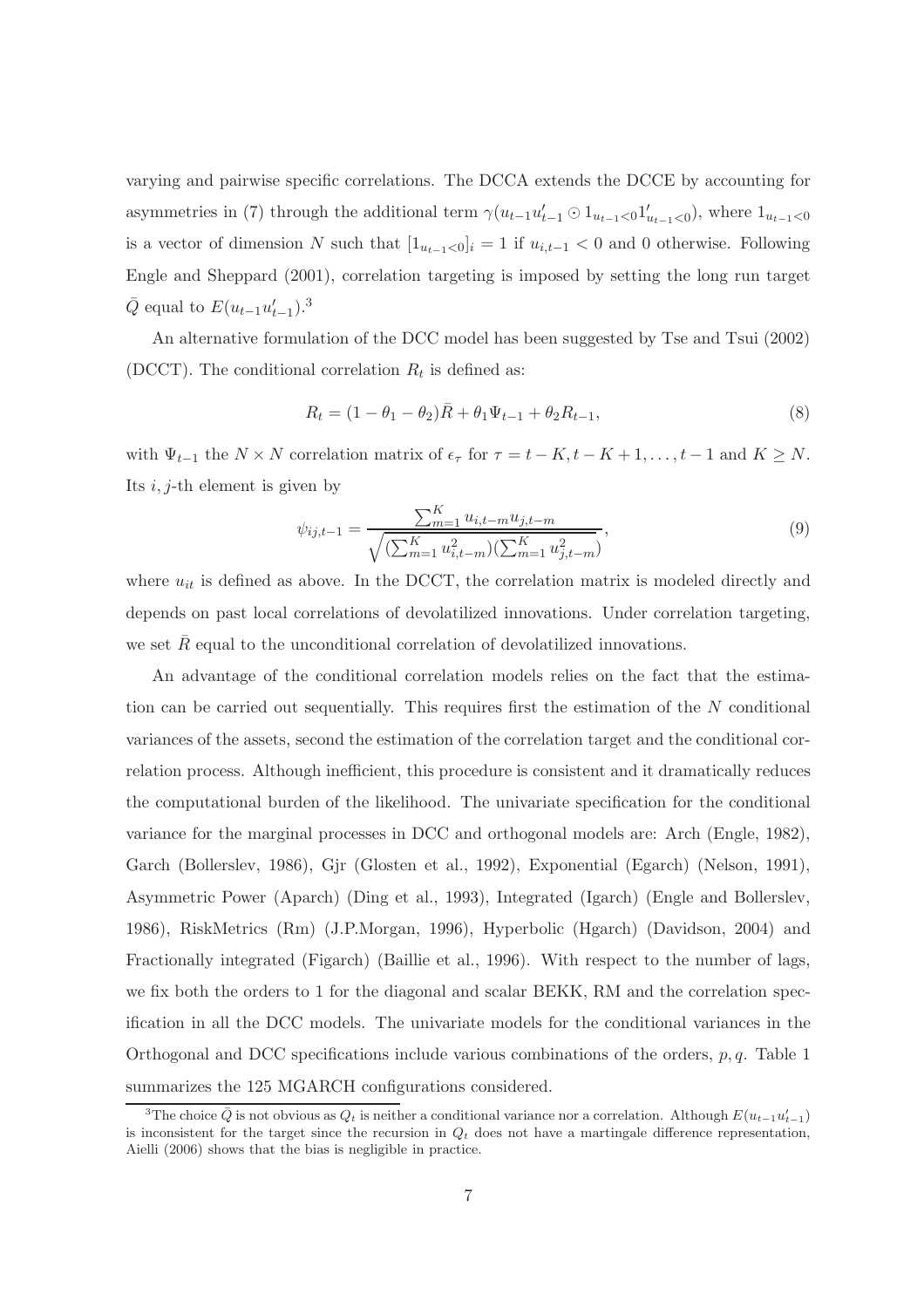|             | $DCC$ (105 models) |                  |         |       | Orthogonal (17 models) |                  | BEKK-type (3 models) |              |                  |   |  |  |
|-------------|--------------------|------------------|---------|-------|------------------------|------------------|----------------------|--------------|------------------|---|--|--|
| $R_t$       | $\sigma_{i,t}$     | $\boldsymbol{p}$ | q       |       | $\sigma^2_{f_{i,t}}$   | $\boldsymbol{p}$ | q                    | $H_t$        | $\boldsymbol{p}$ | q |  |  |
|             | Arch               | 1.2              | -       |       | Arch                   | 1.2              | -                    | <b>SBEKK</b> |                  |   |  |  |
|             | Aparch             |                  |         |       | Aparch                 |                  |                      | <b>DBEKK</b> |                  |   |  |  |
| CCC,        | Egarch             | 0,1,2            | 1.2     | Orth. | Egarch                 | 0,1,2            | 1,2                  | ${\rm RM}$   |                  |   |  |  |
| DCCA,       | Garch              | 1,2              | 1,2     |       | Garch                  | 1,2              | 1,2                  |              |                  |   |  |  |
| DCCE,       | Gir                | 1.2              | $1.2\,$ |       | Gjr                    | 1.2              | 1.2                  |              |                  |   |  |  |
| DCCT,       | Hgarch             |                  |         |       |                        |                  |                      |              |                  |   |  |  |
| <b>DECO</b> | Igarch             |                  |         |       |                        |                  |                      |              |                  |   |  |  |
|             | Figarch            |                  |         |       |                        |                  |                      |              |                  |   |  |  |
|             | Rm                 |                  |         |       |                        |                  |                      |              |                  |   |  |  |

Table 1: Forecasting models set (125 models)

### 2.2 Proxies for the conditional variance matrix

The true variance matrix,  $\Sigma_t$ , is unobservable, and therefore models' predictive accuracy has to be measured with respect to some ex-post estimator,  $\hat{\Sigma}_t$ . This estimator is typically based on intraday returns which are defined as  $r_i = p_i - p_{i-\Delta}$ , with  $i = \Delta, 2\Delta, ..., T$  and where  $1/\Delta$ is the number of intervals per day. The realized variance estimator of Andersen et al. (2003), Barndorff-Nielsen and Shephard (2004b), denoted  $\hat{\Sigma}^{(\Delta)}$ , is defined as  $\hat{\Sigma}^{(\Delta)} = \sum_{i=1}^{\lfloor 1/\Delta \rfloor} r_i \Delta r'_{i\Delta}$ , where  $|1/\Delta|$  represents the integer part of  $1/\Delta$ . Under suitable conditions,  $\hat{\Sigma}^{(\Delta)}$  converges almost surely to  $\Sigma_t$  as the sampling frequency of the intraday returns increases ( $\Delta \to 0$ ). See Barndorff-Nielsen and Shephard (2004a), Mykland and Zhang (2006), Andersen et al. (2009) and related references for details.

The definition of  $\hat{\Sigma}^{(\Delta)}$  requires the intraday returns to be uncorrelated. When this assumption fails  $\hat{\Sigma}^{(\Delta)}$  would result in a biased estimator of  $\Sigma_t$ . For this reason we also consider as a second proxy a simple kernel estimator, denoted  $\hat{\Sigma}_{AC,q}^{(\Delta)}$ , based on the Newey and West (1987) variance estimator. The  $\hat{\Sigma}_{AC,q}^{(\Delta)}$  is equal to  $\hat{\Sigma}^{(\Delta)}$  plus a term that is a Bartlett-type weighted sum of  $q + 1$  higher-order autocovariances (see Zhou, 1996, Zhang et al., 2005, Hansen and Lunde, 2006b and Hansen et al., 2008).<sup>4</sup>

#### 2.3 Loss functions

At the core of the forecasting comparison is the choice of the loss function. In this paper, we use the following loss functions

$$
L_E = \text{vech} (\Sigma_t - H_t)' \text{vech} (\Sigma_t - H_t) \tag{10}
$$

<sup>4</sup>For more refined realized kernels see Barndorff-Nielsen et al. (2008b) and Barndorff-Nielsen et al. (2008a).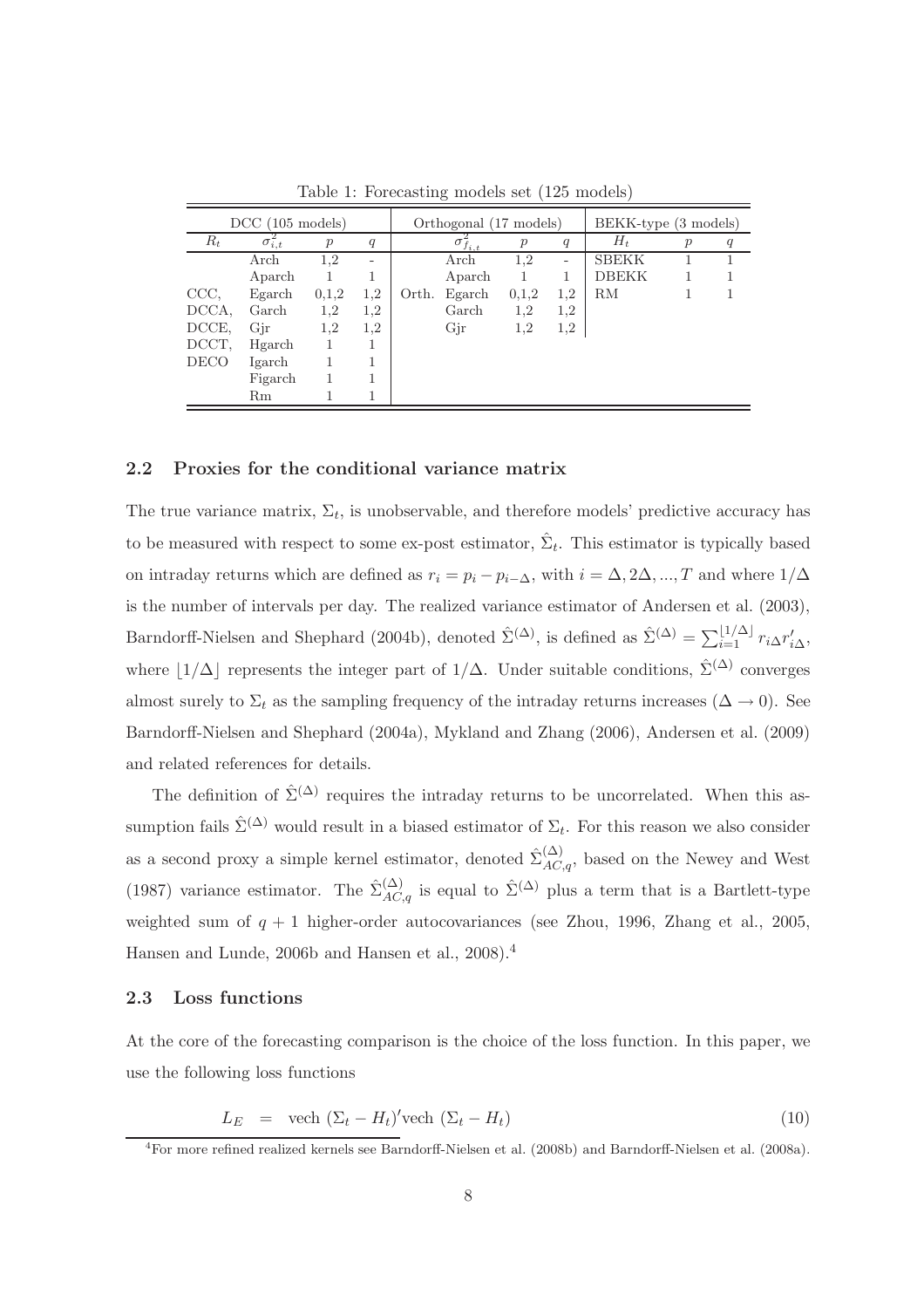$$
L_F = \text{Tr}[(\Sigma_t - H_t)'(\Sigma_t - H_t)] \tag{11}
$$

$$
L_S = \text{Tr}[H_t^{-1} \Sigma_t] - \log |H_t^{-1} \Sigma_t| - N \tag{12}
$$

$$
L_b = \frac{1}{b(b-1)} \text{Tr}(\Sigma_t^b - H_t^b) - \frac{1}{(b-1)} \text{Tr}(H_t^{b-1}(\Sigma_t - H_t)) \quad b \ge 3. \tag{13}
$$

The first two loss functions belong to a family of quadratic loss functions based on the forecast error.  $L_E$  is the Euclidean distance in the vector space of vech  $(\Sigma_t - H_t)$ , where vech () is the operator that stacks the lower triangular portion of a matrix into a vector. Hence,  $L<sub>E</sub>$  only considers the unique elements of the variance matrix and these elements are equally weighted. The Frobenius distance,  $L_F$ , is defined as the sum of the element-wise square differences of  $\Sigma_t$  –  $H_t$  and is the natural extension to matrix spaces of  $L_E$ . The relevant variable in the comparison is in this case the variance matrix itself and it corresponds to the loss function implied by the matrix Normal likelihood. Although closely related, it differs from  $L_E$  by double counting the loss associated to the conditional covariances. The Stein loss function  $L<sub>S</sub>$  (James and Stein, 1961) is a scale invariant loss function based on the standardized (in matrix sense) forecast error and it is the loss function implied by the Wishart density.  $L_S$  is homogeneous of degree 0 (errors are measured in relative terms) and asymmetric with respect to over/under predictions (in a matrix sense) with under predictions being heavily penalized. Finally, in the same spirit,  $L_b$  also accounts for asymmetry with respect to over/under predictions, but in the opposite direction, i.e. over predictions are penalized instead.  $L_b$  also allows to tune the degree of asymmetry through the choice of the parameter  $b$  (which also represents its degree of homogeneity). In this paper, we set  $b = 3$  which implies a mild degree of asymmetry comparable to  $L<sub>S</sub>$ . See Laurent et al. (2009) for further details and examples. Note that all loss functions are normalized to zero when there is perfect fit.

#### 2.4 The Model Confidence Set

The MCS approach of Hansen et al. (2010b) allows to identify, from an initial set, a subset of forecasts that contains the best forecast at a confidence level  $\alpha$ . Let us denote the initial set of k-step ahead conditional variance forecasts  $\mathcal{M}^0$  :  $\{H_{i,t+k} \in \mathcal{M}^0 \; \forall i = 1,\ldots,M\}$ , where  $t = 0, 1, ..., T-1$  and T is the forecast sample size. The starting hypothesis is that all forecasts in  $\mathcal{M}^0$  have equal forecasting performance, measured by a loss function  $L_{i,t} = L(\Sigma_t, H_{i,t})$ . Let  $d_{ij,t} = L_{i,t} - L_{j,t} \ \forall i,j = 1,...,M$  define the relative performance of forecast i and j. The null hypothesis takes the form  $H_{0,\mathcal{M}^0}$ :  $E(d_{ij,t}) = 0, \forall i,j = 1,...,M$ . We use the 'deviation'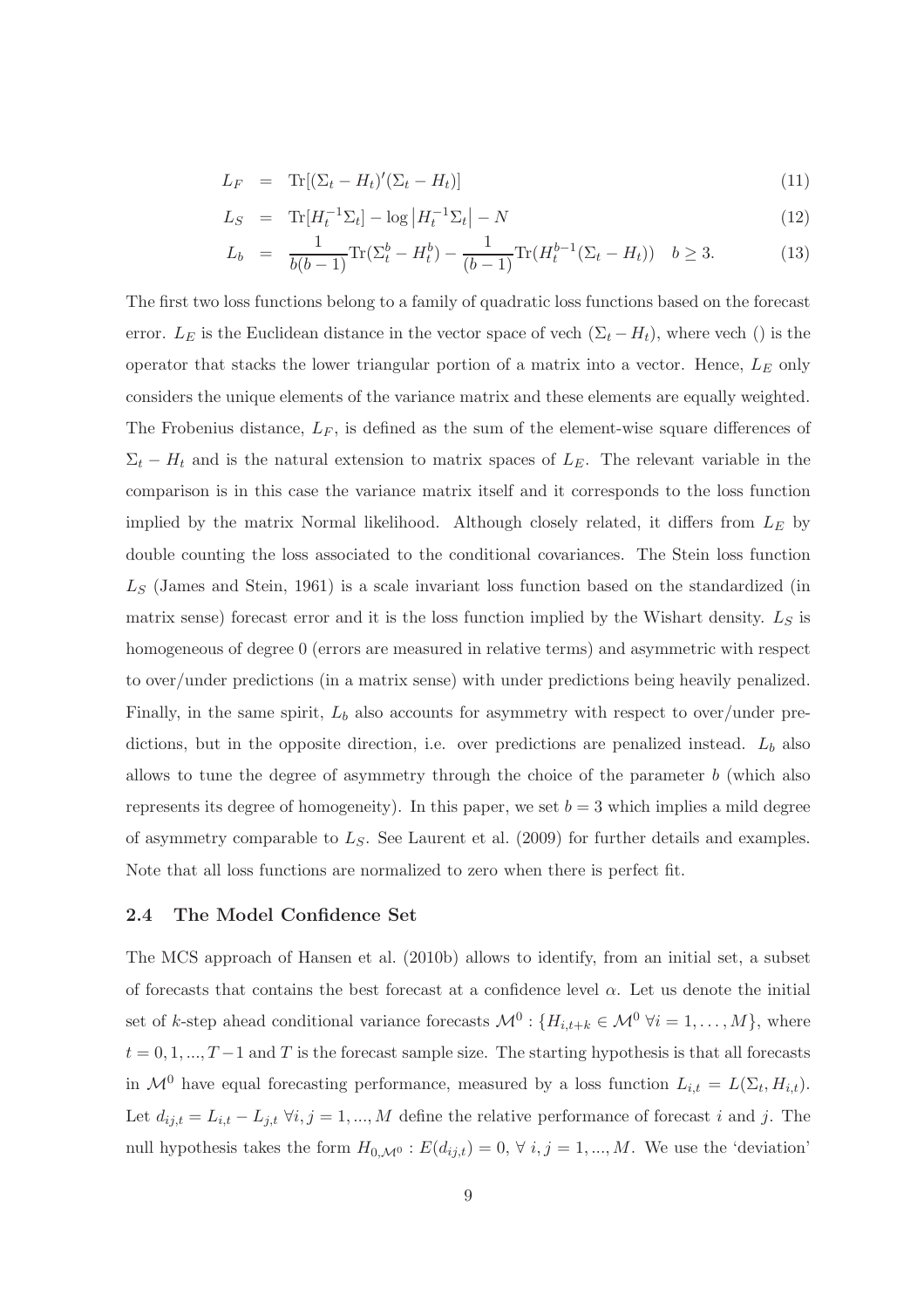statistic defined as  $T_D = M^{-1} \sum_{i \in \mathcal{M}^0} t_i^2$ , where  $t_i = \sqrt{T} \bar{d}_i / \sqrt{Var(\sqrt{T} \bar{d}_i)}$  represents the standardized relative performance of forecast  $i$  with respect to the average across forecasts,  $\bar{d}_i = M^{-1} \Sigma_{j \in \mathcal{M}^0} \bar{d}_{ij}$  and  $\bar{d}_{ij} = T^{-1} \Sigma_{t=1}^T d_{ij,t}$  is the sample loss difference between forecast i and j. A block bootstrap scheme is used to obtain the distribution under the null. If the null is rejected, an elimination rule removes the forecast with the largest  $t_i$ . This process is repeated until non-rejection of the null occurs, thus allowing to construct a  $(1-\alpha)$ -confidence set for the best forecast in  $\mathcal{M}^0$ .

Being the statistic based on studentized quantities, the analysis of  $Var(\bar{d}_i)$  is crucial for evaluating the informativeness of the MCS. Hansen et al. (2010b) point out that an inferior forecast (i.e.,  $\bar{d}_i > 0$ ) may be included in the MCS if the variance of  $\bar{d}_i$  is large enough, i.e.  $t_i$ is sufficiently small to avoid being discarded. Given that  $Var(\bar{d}_i)$  can be decomposed as

$$
Var(\bar{d}_{i}) = Var(\bar{L}) + \left(1 + \frac{Var(\bar{L}_{i})}{Var(\bar{L})} - 2\sqrt{\frac{Var(\bar{L}_{i})}{Var(\bar{L})}}Corr(\bar{L}_{i}, \bar{L})\right),
$$
(14)

where  $\bar{L}_i = T^{-1} \Sigma_{t=1}^T L_{i,t}$  and  $\bar{L} = M^{-1} \Sigma_{i \in \mathcal{M}} \bar{L}_i$ , this might be the case when  $Var(\bar{L}_i)$  is large enough and/or  $Corr(\bar{L}_i, \bar{L})$  is small. However, the risk of including uninformative models does not always arise. For example, when the residual set contains two forecasts,  $|\bar{d}_1| = |\bar{d}_2|$ , hence  $Var(\bar{d}_1) = Var(\bar{d}_2)$ , the variance plays no role in the elimination: the forecast with the largest loss is eliminated. Furthermore, when the set contains more than two forecasts, only one of which with  $\bar{d}_i > 0$ , the latter is always excluded In other cases the risk of including uninformative models is only marginal: an inferior forecast can only be preferred to another inferior forecast with better sample performance but never to a forecast with  $\bar{d}_i < 0$ .

## 3 Data and forecasting scheme

Our data are extracted from the One-Minute Equity Data (OMED) database provided by Tick Data and consists of 1-minute intervals last trade prices for 10 stocks traded in the NYSE, see Table 2, for a period spanning from March 02, 1988 to December 27, 2008. To minimize microstructure noise components such as non-trading and non-synchronous trading which may induce bias in the volatility proxy, the stocks have been selected among the most liquid over the period analyzed.<sup>5</sup> We only use prices occurring within the official trading

 $5$ The non-synchronous trading may induce the empirical correlation between stock returns to converge to zero as the sampling frequency of the data increases (Epps, 1979). Preliminary analysis shows some evidence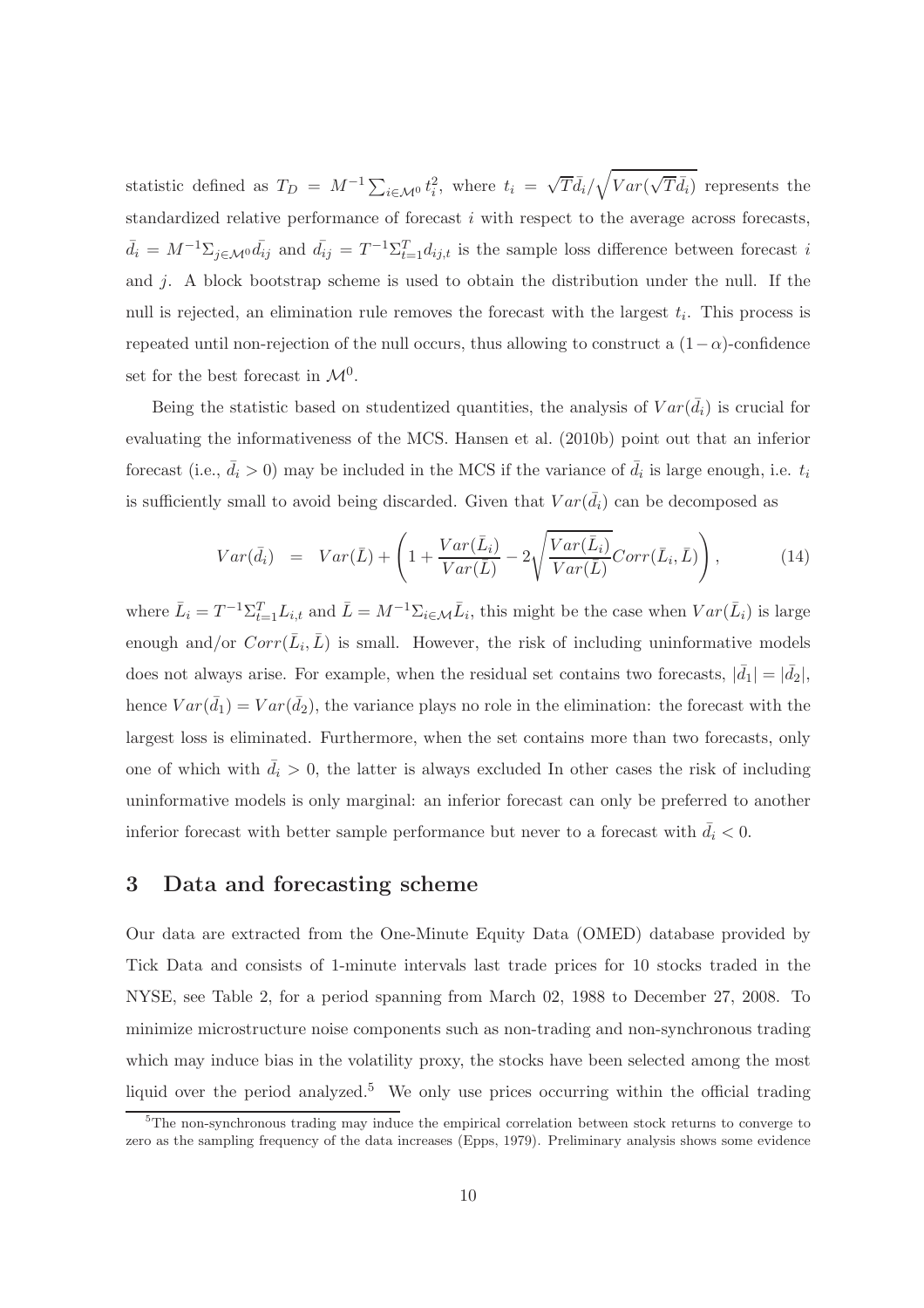day (9:30 a.m. - 4:00 p.m.), i.e., 390 observations per day. The data has been cleaned from weekends, holidays and early closing/late opening days. After removing days with missing values and/or constant prices, we retain 5226 trading days.

Proxies and model based variances are defined over the period of partially available intraday returns (open-to-close), i.e., excluding the portion of the daily price variation associated with the overnight return. Following Andersen et al. (2010), we treat the overnight returns as deterministically occurring jumps, so that the trading day returns equal the daily returns adjusted for the observed overnight jump. Thus,  $\hat{\Sigma}_t$  and  $H_t$  are measures of the volatility during the hours that the market is open. The MGARCH models are estimated by quasi maximum likelihood using trading day returns.<sup>6</sup> To reduce the computational burden, unconditional means are subtracted from each series of returns prior to the estimation. The initial estimation sample consists of the first 2740 daily observations, i.e. March 02, 1988 to March 31, 1999. The last 2486 trading days constitute the sample for which we compute 1, 5 and 20-day ahead forecasts. For computational convenience, we re-estimate the model parameters every month (22 days) using a rolling window of the last 2740 observations. Within the 22-day window, the parameters are kept fixed and only the data is updated. This mix of fixed and rolling forecast scheme satisfies the assumptions required by the MCS test (Hansen et al., 2010b), allows the comparison of nested models and to account for data heterogeneity (Giacomini and White, 2006, West, 2006), as well as to compare results over sub-samples (forecasts of different periods are conditioned on the most recent information). The two proxies for the conditional variance are computed using intraday returns sampled at 1, 5 and 30-minute frequency. Unless explicitly mentioned, the results reported in the following section refer to the realized variance estimator  $\hat{\Sigma}^{(5min)_t}$ , while  $\hat{\Sigma}^{(\Delta)}_t$  $\hat{\mathcal{L}}_t^{(\Delta)}$ ,  $\Delta = 1min$ , 30 $min$  and  $\hat{\Sigma}_{AC,q,t}^{(\Delta)}$ ,  $\Delta = 1min$ , 5min, 30min serve to check the robustness of the results to different proxies.

The sample period considered is characterized by dramatic changes in the volatility dynamics. To investigate the impact of this on the MCS results, the forecasting sample has been divided into three sub-samples. The first sub-sample (1050 obs.) identifies a period of widespread turbulence on the markets. Starting in April, 1999, and ending in March 2003, it includes the peak of the Dot-com boom (until March 2000), the burst of the speculative

of this phenomenon when the covariance proxies are computed using 1-minute returns, while it is negligible when the data used to compute the covariance proxy is sampled at 5-minute frequency or lower.

 $6$ All programs have been written by the authors using OxMetrics 6 (Doornik, 2007) and G@RCH 6 (Laurent, 2009).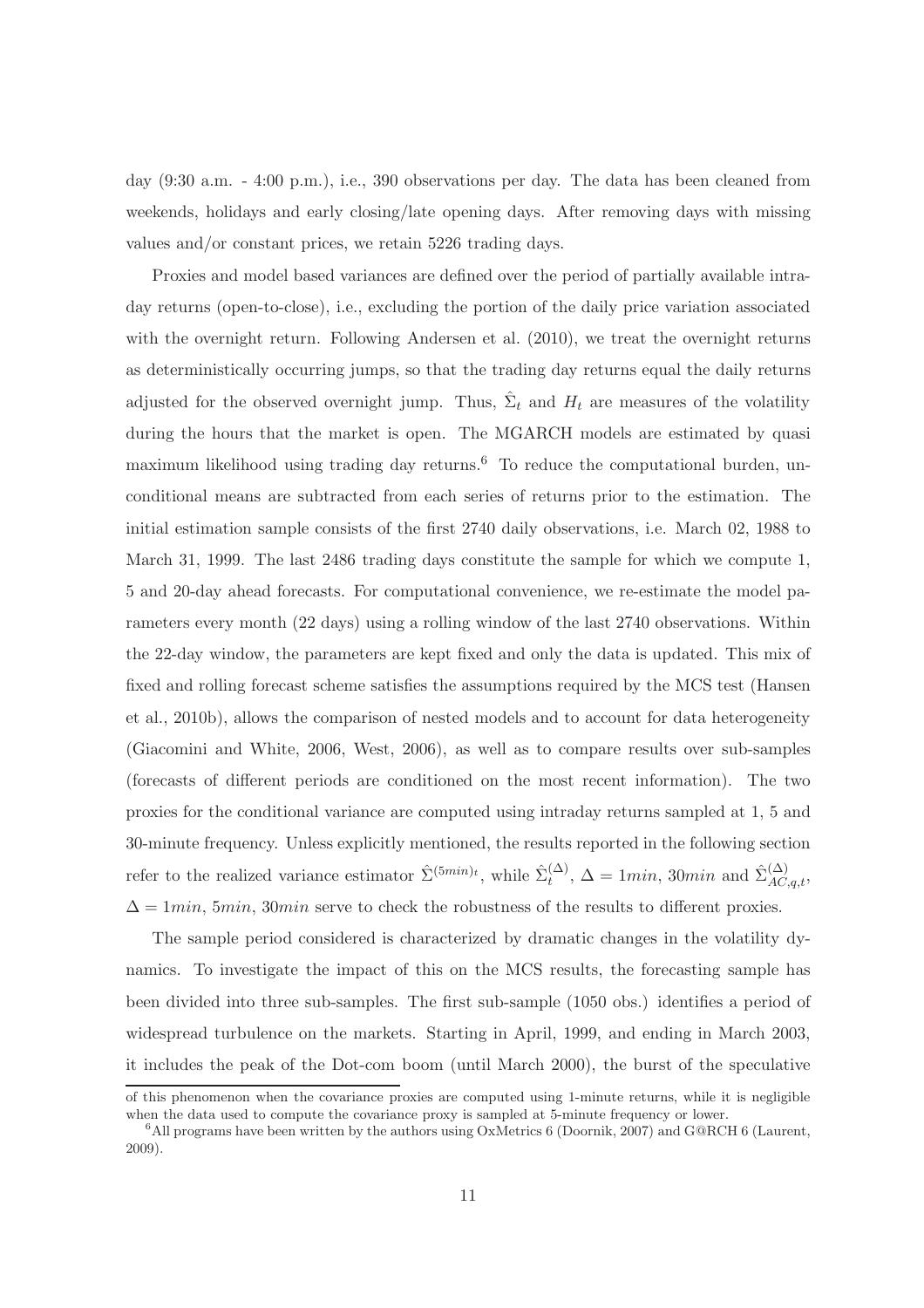Table 2: Stock names and descriptive statistics

| Name              | Sector         | Mean     | Std. Dev. | Max   | Min      | <b>Skewness</b> | Kurtosis |
|-------------------|----------------|----------|-----------|-------|----------|-----------------|----------|
| Abbott Labs       | Health Care    | 0.085    | 1.53      | 10.26 | $-9.47$  | $-0.05$         | 2.43     |
| $BP$ plc          | Energy         | 0.013    | 1.17      | 10.27 | $-13.96$ | $-0.22$         | 11.83    |
| Colgate-Palmolive | Consumer Stap. | 0.073    | 1.40      | 16.51 | $-8.59$  | 0.35            | 6.48     |
| Eastman Kodak     | Consumer Disc. | $-0.043$ | 1.74      | 12.76 | $-14.13$ | $-0.14$         | 6.42     |
| FedEx Corp.       | Industrials    | 0.068    | 1.79      | 12.58 | $-9.67$  | 0.39            | 2.93     |
| Coca Cola Co.     | Consumer Stap. | 0.067    | 1.38      | 8.92  | $-11.08$ | 0.06            | 3.79     |
| PepsiCo Inc.      | Consumer Stap. | 0.127    | 1.44      | 12.14 | $-13.78$ | $-0.11$         | 5.97     |
| Procter & Gamble  | Consumer Stap. | 0.100    | 1.33      | 10.50 | $-9.05$  | 0.00            | 5.01     |
| Wal-Mart          | Consumer Stap. | 0.008    | 1.64      | 14.75 | $-8.71$  | 0.27            | 4.35     |
| Wyeth             | Health Care    | 0.027    | 1.65      | 12.32 | $-15.42$ | $-0.31$         | 6.67     |

Note. Statistics based on daily returns - March 02, 1988 to December 27, 2008 (5229 obs.)

bubble (March, 2000) and the aftermath of the bubble burst. Peaks in this period correspond to the 9/11 event (September, 2001). Towards the end of the period, the turmoil starts with



Figure 1: Daily realized volatility from 5-min returns (log-scale) - equally weighted portfolio

the bankruptcy of WorldCom (July, 2002) and ends in October, 2002, with a 5- and 6-year record low of the Dow Jones Industrial and NASDAQ respectively. The second sub-sample (1080 obs.), from April 2003 to July, 2007, corresponds to a period of stable and upward trending markets. The third sub-sample (356 obs.) corresponds to the recent financial crisis. The beginning of the sample, August, 2007, coincides with the fall of Northern Rock when it became apparent that the financial turmoil, started with the subprime crisis in the US, had spread beyond the US's borders. The end of the period coincides with the peak of the crisis (September/October, 2008). Figure 1 shows the daily realized variance computed using 5-minute returns of an equally weighted portfolio of the 10 assets in Table 2. Clearly, the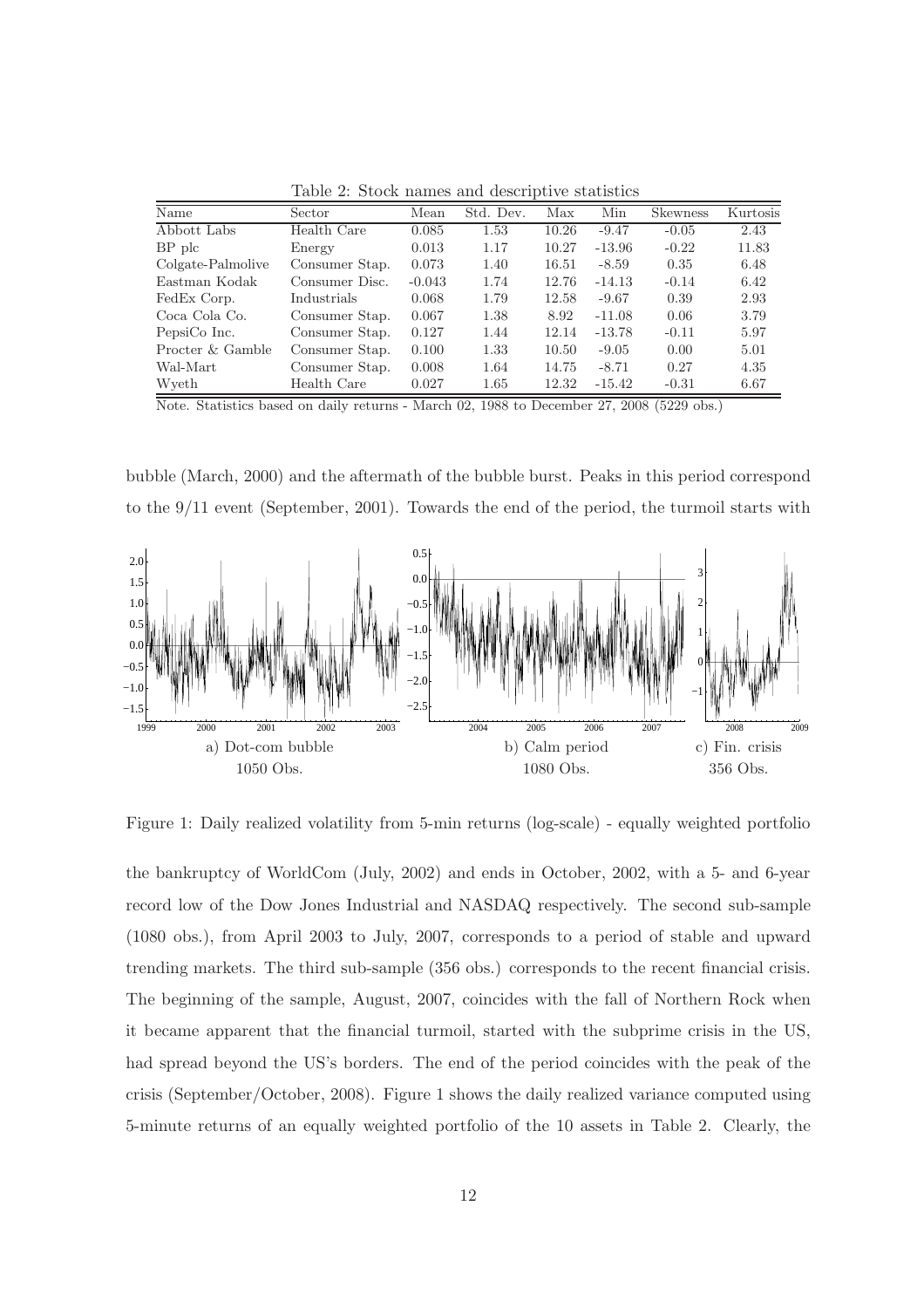volatility dynamics and its scale varies widely between periods.

# 4 Model Confidence Set results

### 4.1 Full sample

The MCS results for the full forecast sample (2486 obs.) are reported in Table 3.<sup>7</sup> Following Hansen et al. (2003), we set the confidence level for the MCS to  $\alpha = 0.25$ . The block length and the number of bootstrap samples are set respectively to 2 and 10,000.

The MCS includes 39 models for  $L<sub>E</sub>$  and is largely dominated by orthogonal and DECO models. With respect to the composition of the MCS, we remark first, that the orthogonal models show the best sample performances. The flexibility of these models seems therefore able to better adapt to a sample that alternates periods of calm with periods of high instability. These results also support the rejection of the hypothesis of constant conditional correlation. Second, although the difference is not statistically significant, models allowing for asymmetry/leverage in the conditional variance systematically outperform symmetric models with Gjr specifications showing the best sample performances. The same consideration holds for longer versus shorter lags, with higher order models showing in general better sample performances. Third, the MCS includes specifications that allow for long memory and integrated conditional variances, i.e. DECO, DCCA and DCCE with Hgarch conditional variances, DECO, DCCA and DCCT with Figarch conditional variances, DECO with Rm conditional variances and RM. Furthermore, if we focus on the sample performances, the specifications allowing for fractional integration or hyperbolic decay of shocks in the conditional variances exhibit the best performances within each family of models.

We next turn to the MCS under the two asymmetric loss functions. Under  $L<sub>S</sub>$ , the MCS includes 10 models all belonging to the DCC family. The selected models focus on the long memory properties of the conditional variances rather than leverage, asymmetry or even time varying correlation. The MCS includes models from the CCC, DCCE, DCCA and DCCT families all with (fractionally) integrated variance processes or high order Garch, with integrated models showing the best sample performances. When the evaluation is based on the  $L_3$  loss function, the MCS contains 20 models. The MCS is dominated by orthogonal models,

<sup>&</sup>lt;sup>7</sup>To save space, results for the Frobenius loss function  $(L_F)$  are not reported. Because of its similarity with the Euclidean loss function  $(L_E)$ , results based on  $L_F$  are very similar in terms of ordering and, in general, we remark that the more conservative  $L_E$  MCS always includes the MCS obtained under the  $L_F$  loss function.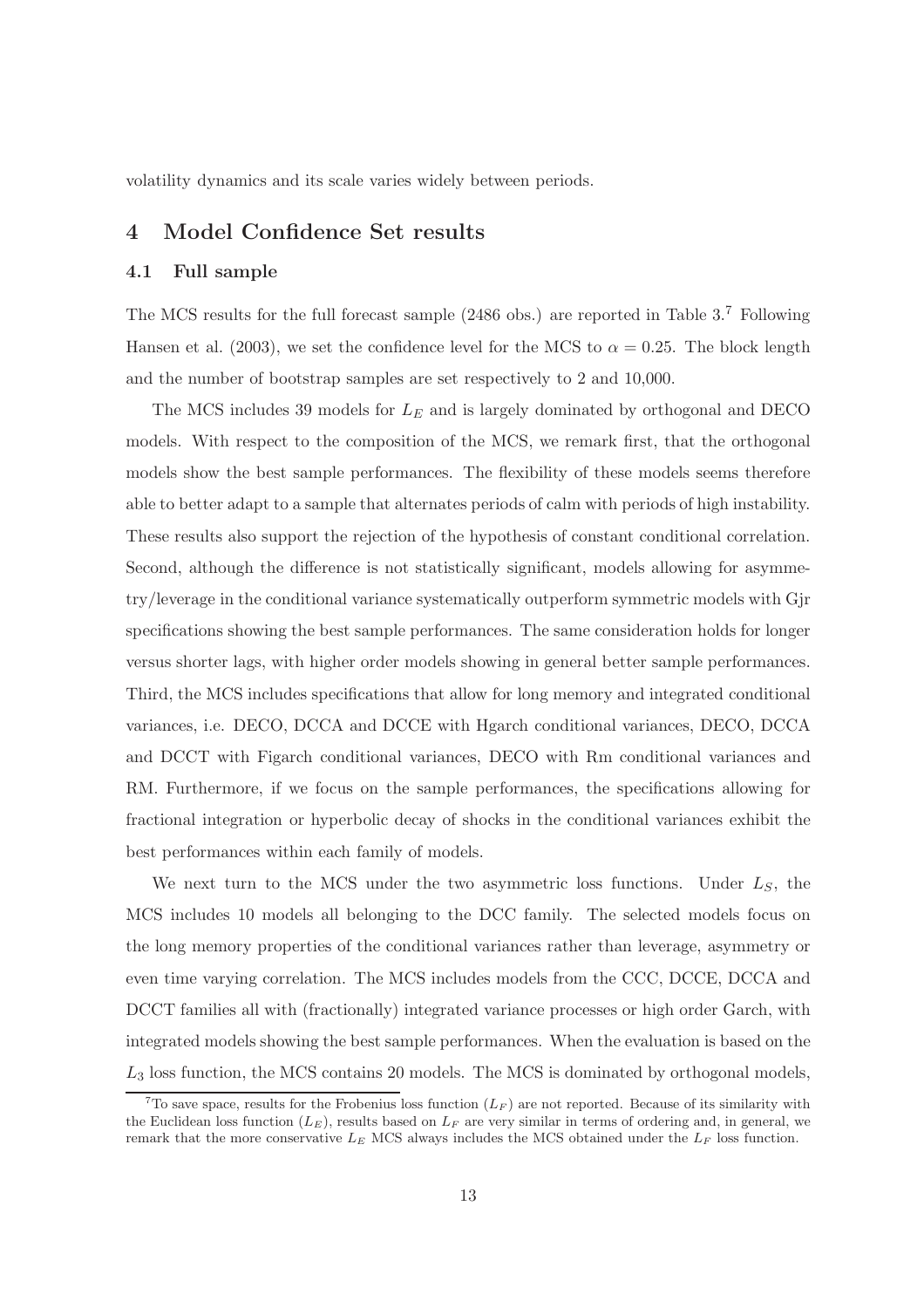| Euclidean distance (39 models) |                                                                                                                                                                                |                                                                                                     |                                                                                                                                     |                                                                                                                                             |                                                                                                                      |                                                                                                                                     |                                                                                                                                     | Stein distance (10 models) |                                                                                                                                                                         |                                                                                                                                                            |                                                                                                                                     |                                                                                                                                  |                                                                                                                      |                                                                                                                                     |                                                                                                                                     |
|--------------------------------|--------------------------------------------------------------------------------------------------------------------------------------------------------------------------------|-----------------------------------------------------------------------------------------------------|-------------------------------------------------------------------------------------------------------------------------------------|---------------------------------------------------------------------------------------------------------------------------------------------|----------------------------------------------------------------------------------------------------------------------|-------------------------------------------------------------------------------------------------------------------------------------|-------------------------------------------------------------------------------------------------------------------------------------|----------------------------|-------------------------------------------------------------------------------------------------------------------------------------------------------------------------|------------------------------------------------------------------------------------------------------------------------------------------------------------|-------------------------------------------------------------------------------------------------------------------------------------|----------------------------------------------------------------------------------------------------------------------------------|----------------------------------------------------------------------------------------------------------------------|-------------------------------------------------------------------------------------------------------------------------------------|-------------------------------------------------------------------------------------------------------------------------------------|
| $_{\rm MCS}$                   |                                                                                                                                                                                | Rnk                                                                                                 | $\bar{L}_i$                                                                                                                         | $T_D$                                                                                                                                       | p-val                                                                                                                | <b>VR</b>                                                                                                                           | Corr                                                                                                                                | MCS                        |                                                                                                                                                                         | Rnk                                                                                                                                                        | $\bar{L}_i$                                                                                                                         | $T_D$                                                                                                                            | p-val                                                                                                                | VR                                                                                                                                  | Corr                                                                                                                                |
|                                | Egarch $(1,2)$<br>$DCCA$ Figarch $(1,1)$<br>Hgarch(1,1)                                                                                                                        | 48<br>20<br>25                                                                                      | 3.880<br>3.673<br>3.720                                                                                                             | 1.165<br>0.521<br>0.803                                                                                                                     | 0.27<br>0.67<br>0.45                                                                                                 | 1.302<br>1.076<br>1.052                                                                                                             | 0.999<br>0.996<br>0.996                                                                                                             | CCC                        | Figureh(1,1)<br>$\operatorname{Garch}(2,1)$<br>Igarch $(1,1)$                                                                                                           | $\scriptstyle{7}$<br>10<br>3                                                                                                                               | 3.528<br>3.548<br>3.501                                                                                                             | 0.346<br>1.302<br>0.546                                                                                                          | 0.57<br>0.25<br>0.69                                                                                                 | 0.730<br>1.211<br>1.119                                                                                                             | 0.932<br>0.988<br>0.985                                                                                                             |
|                                | $DCCT$ Figarch $(1,1)$                                                                                                                                                         | 38                                                                                                  | 3.823                                                                                                                               | 1.089                                                                                                                                       | 0.30                                                                                                                 | 1.159                                                                                                                               | 0.994                                                                                                                               | DCCA                       | I <sub>g</sub> arch(1,1)                                                                                                                                                | 4                                                                                                                                                          | 3.516                                                                                                                               | 0.680                                                                                                                            | 0.57                                                                                                                 | 1.254                                                                                                                               | 0.986                                                                                                                               |
|                                | Egarch $(1,2)$<br>$DCCE$ Figarch $(1,1)$<br>Hgarch(1,1)                                                                                                                        | 53<br>18<br>24                                                                                      | 3.901<br>3.661<br>3.719                                                                                                             | 1.207<br>0.406<br>0.766                                                                                                                     | 0.25<br>0.71<br>0.47                                                                                                 | 1.325<br>1.075<br>1.057                                                                                                             | 0.998<br>0.996<br>0.996                                                                                                             | $_{\mathrm{DCT}}$          | Figureh(1,1)<br>$\operatorname{Garch}(2,1)$<br>I <sub>g</sub> arch(1,1)                                                                                                 | $\overline{5}$<br>$\overline{9}$<br>1                                                                                                                      | 3.518<br>3.541<br>3.496                                                                                                             | 0.232<br>0.880<br>$\blacksquare$                                                                                                 | 0.69<br>0.36<br>1.00                                                                                                 | 0.743<br>1.223<br>1.130                                                                                                             | 0.931<br>0.989<br>0.987                                                                                                             |
|                                | Aparch $(1,1)$<br>Egarch $(0,1)$<br>(0,2)<br>(1,2)<br>Figureh(1,1)<br>$\operatorname{Garch}(1,1)$<br>(1,2)                                                                     | 27<br>29<br>30<br>33<br>$\overline{2}$<br>34<br>31                                                  | 3.735<br>3.742<br>3.747<br>3.762<br>3.478<br>3.768<br>3.750                                                                         | 0.848<br>0.825<br>0.877<br>0.936<br>0.004<br>0.906<br>0.965                                                                                 | 0.42<br>0.43<br>0.40<br>0.37<br>0.94<br>0.38<br>0.35                                                                 | 1.111<br>1.172<br>1.163<br>1.176<br>0.906<br>1.171<br>1.137                                                                         | 0.998<br>0.999<br>0.999<br>0.999<br>0.997<br>0.998<br>0.999                                                                         | DCCE                       | Figureh(1,1)<br>$\operatorname{Garch}(2,1)$<br>Igarch $(1,1)$                                                                                                           | 6<br>8<br>$\boldsymbol{2}$                                                                                                                                 | 3.525<br>3.535<br>3.500                                                                                                             | 0.381<br>0.561<br>0.235                                                                                                          | 0.57<br>0.49<br>0.69                                                                                                 | 0.789<br>1.255<br>1.228                                                                                                             | 0.929<br>0.989<br>0.986                                                                                                             |
| DECO                           | (2,1)<br>(2,2)                                                                                                                                                                 | 28<br>32                                                                                            | 3.737<br>3.759                                                                                                                      | 0.993<br>1.061                                                                                                                              | 0.34<br>0.31                                                                                                         | 1.125<br>1.159                                                                                                                      | 0.999<br>0.999                                                                                                                      |                            | $L_3$ loss function (20 models)                                                                                                                                         | Rnk                                                                                                                                                        | $\bar{L}_i$                                                                                                                         |                                                                                                                                  |                                                                                                                      |                                                                                                                                     | Corr                                                                                                                                |
|                                | Gjr(1,1)<br>(1,2)<br>(2,1)<br>(2,2)<br>Hgarch(1,1)<br>Igarch $(1,1)$<br>Rm(1,1)                                                                                                | 22<br>21<br>14<br>19<br>5<br>35<br>23                                                               | 3.692<br>3.676<br>3.635<br>3.667<br>3.535<br>3.783<br>3.699                                                                         | 0.603<br>0.706<br>0.521<br>0.668<br>0.103<br>1.018<br>0.545                                                                                 | 0.60<br>0.50<br>0.67<br>0.54<br>0.89<br>0.33<br>0.64                                                                 | 1.090<br>1.046<br>0.991<br>1.036<br>0.886<br>1.061<br>1.117                                                                         | 0.998<br>0.999<br>0.999<br>0.999<br>0.997<br>0.993<br>0.998                                                                         | MCS<br>DECO                | Figureh(1,1)<br>Gjr(1,1)<br>Hgarch(1,1)<br>I <sub>garch</sub> (1,1)<br>Aparch $(1,1)$                                                                                   | 15<br>23<br>17<br>24<br>10                                                                                                                                 | 102.3<br>105.0<br>102.5<br>105.1<br>98.83                                                                                           | $T_D$<br>0.844<br>1.063<br>0.883<br>0.969<br>0.689                                                                               | p-val<br>0.41<br>0.29<br>0.39<br>0.33<br>0.50                                                                        | VR<br>1.092<br>1.156<br>1.082<br>1.142<br>1.023                                                                                     | 0.999<br>1.000<br>0.999<br>0.999<br>0.999                                                                                           |
| Orth.                          | Aparch $(1,1)$<br>Egarch $(0,1)$<br>(0,2)<br>(1,1)<br>(1,2)<br>(2,1)<br>(2,2)<br>$\operatorname{Garch}(1,1)$<br>(1,2)<br>(2,1)<br>(2,2)<br>Gjr(1,1)<br>(1,2)<br>(2,1)<br>(2,2) | $\scriptstyle{7}$<br>17<br>13<br>15<br>12<br>26<br>6<br>16<br>11<br>9<br>8<br>10<br>3<br>$1\,$<br>4 | 3.575<br>3.660<br>3.623<br>3.647<br>3.593<br>3.726<br>3.539<br>3.656<br>3.589<br>3.586<br>3.580<br>3.587<br>3.507<br>3.468<br>3.509 | 0.197<br>0.628<br>0.567<br>0.735<br>0.517<br>1.037<br>0.175<br>0.724<br>0.594<br>0.549<br>0.466<br>0.412<br>0.169<br>$\frac{1}{2}$<br>0.116 | 0.89<br>0.58<br>0.64<br>0.50<br>0.67<br>0.32<br>0.89<br>0.50<br>0.67<br>0.67<br>0.69<br>0.73<br>0.89<br>1.00<br>0.89 | 0.921<br>1.019<br>0.945<br>0.933<br>0.872<br>1.066<br>0.793<br>0.964<br>0.870<br>0.885<br>0.865<br>0.817<br>0.713<br>0.672<br>0.730 | 0.996<br>0.998<br>0.999<br>0.998<br>0.997<br>0.999<br>0.996<br>0.998<br>0.998<br>0.999<br>0.998<br>0.997<br>0.996<br>0.995<br>0.996 | Orth.                      | Egarch $(0,1)$<br>(0,2)<br>(1,1)<br>(1,2)<br>(2,1)<br>(2,2)<br>Arch(1)<br>$\operatorname{Garch}(1,1)$<br>(1,2)<br>(2,1)<br>(2,2)<br>Gir(1,1)<br>(1,2)<br>(2,1)<br>(2,2) | 14<br>11<br>12<br>$\,$ 6 $\,$<br>16<br>$\overline{4}$<br>18<br>13<br>$\boldsymbol{9}$<br>$\scriptstyle{7}$<br>8<br>5<br>$\overline{2}$<br>$\mathbf 1$<br>3 | 101.3<br>99.98<br>100.4<br>98.45<br>102.4<br>95.68<br>103.8<br>101.1<br>98.60<br>98.59<br>98.60<br>97.69<br>94.06<br>91.98<br>94.54 | 0.864<br>1.001<br>0.848<br>0.988<br>0.834<br>0.609<br>0.923<br>0.851<br>1.055<br>0.928<br>1.099<br>0.887<br>1.032<br>L,<br>0.782 | 0.43<br>0.43<br>0.43<br>0.43<br>0.43<br>0.53<br>0.43<br>0.43<br>0.43<br>0.43<br>0.43<br>0.43<br>0.53<br>1.00<br>0.53 | 1.083<br>1.033<br>1.017<br>0.977<br>1.104<br>0.898<br>0.914<br>1.053<br>0.984<br>0.997<br>0.980<br>0.954<br>0.852<br>0.801<br>0.872 | 1.000<br>1.000<br>1.000<br>0.999<br>1.000<br>0.999<br>0.990<br>1.000<br>1.000<br>1.000<br>1.000<br>0.999<br>1.000<br>1.000<br>0.999 |
| RM                             | (1,1)                                                                                                                                                                          | 36                                                                                                  | 3.810                                                                                                                               | 1.127                                                                                                                                       | 0.28                                                                                                                 | 0.967                                                                                                                               | 0.993                                                                                                                               |                            |                                                                                                                                                                         |                                                                                                                                                            |                                                                                                                                     |                                                                                                                                  |                                                                                                                      |                                                                                                                                     |                                                                                                                                     |

Table 3: MCS - full sample (1/04/99 - 27/12/08)

which score the best sample performances. The MCS also includes other specifications, all of which in the DECO family, allowing for long memory and integrated conditional variances.

It is worth noting that the results in terms of MCS are specific to the sample period (and the set of candidate models). As described in Section 3, the sample considered is characterized by dramatic changes in volatility dynamics, favoring long memory type models. Furthermore, relatively large average sample performances though close across models indicate that either all models under comparison fail in predicting accurately the conditional variance or, most likely, that this failure refers only to particular periods of time where the inadequacy of the MGARCH estimator is so striking to drive the result even when very long evaluation samples

Note. Rnk: model *i*'s ranking position based on average sample performances,  $\bar{L}_i$  (out of 125 models);  $T_D$ : deviation statistic; p-val: MCS p-value;  $VR \equiv Var(\bar{L}_i)/Var(\bar{L})$ ; Corr $\equiv Corr(\bar{L}_i, \bar{L})$ . The values reported f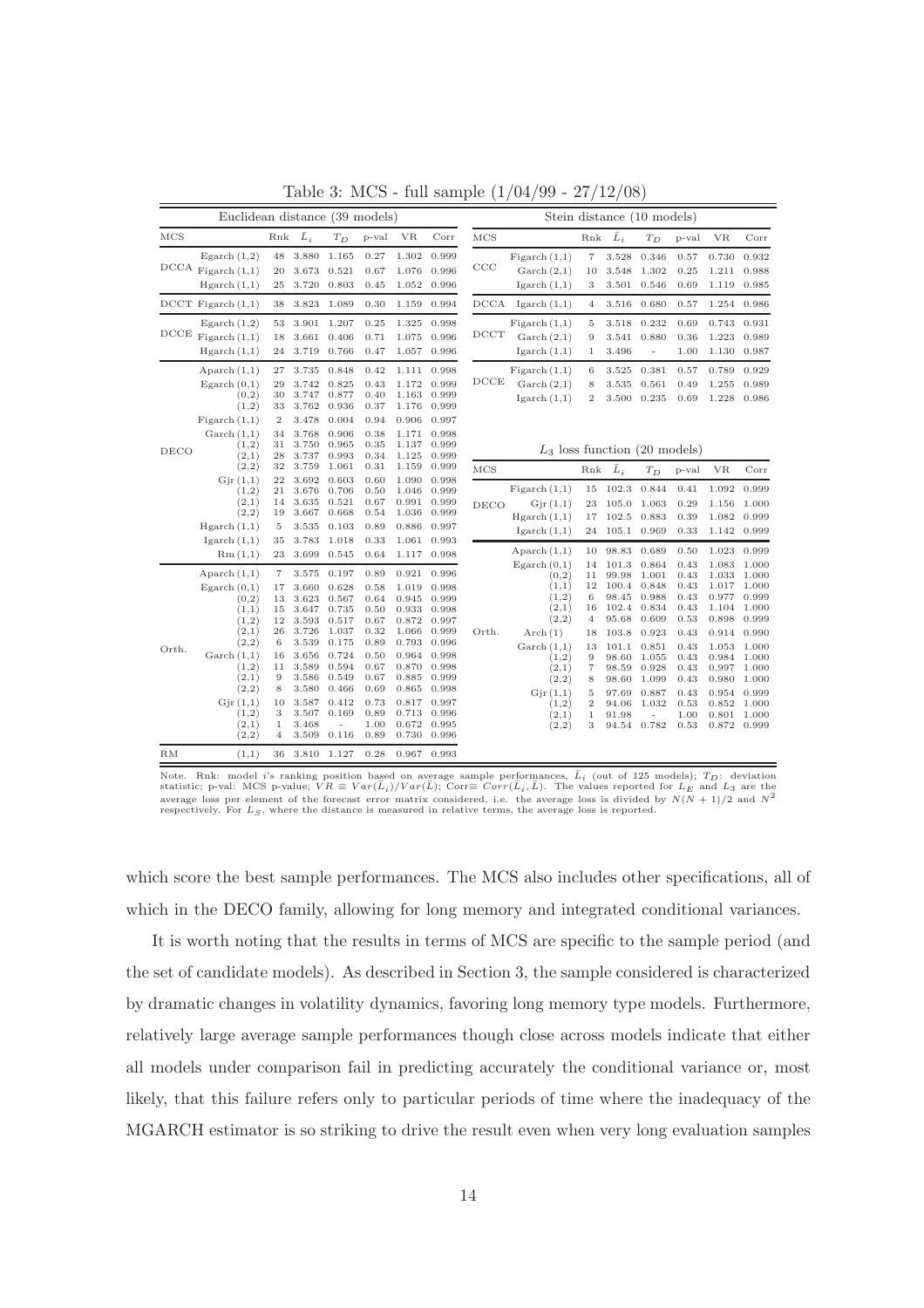are considered. In the next sections, we discuss the MCS results for three sub-samples. The results are reported in Tables A1, A2, A3 and A4 of the supplementary appendix.<sup>8</sup> The aim is to verify to what extent different levels of market instability affect the forecasting performance of the models and the ability of the MCS procedure to separate between superior and inferior models.

#### 4.2 Dot-com speculative bubble burst and aftermath

For the Dot-com period, the MCS under  $L_E$  contains 38 models, see Table A1 of the supplementary appendix. As expected, there are differences with the MCS obtained for the full sample. First, modeling directly the conditional correlation and accounting for the leverage effect in the conditional variances becomes more important. DCC type models with Egarch conditional variances dominate the MCS and show the smallest losses. Among these we find two CCC specifications, both with Egarch dynamics for the conditional variances, which suggests that adequately modeling asymmetry in the conditional variances can in some cases compensate the restrictive assumption of no dynamics in the conditional correlation. Furthermore, the exclusion of other specifications that also specifically account for asymmetry/leverage in the variance, e.g. DCC with Aparch and Gjr dynamics for the conditional variances, underlines the importance of the specific choice of the parametrization. Finally, as expected the relative importance of accounting for a (fractionally) integrated variance process, although still present, becomes less noticeable. In this case, we find only 4 specifications (out of the 38 models in the MCS) allowing for long memory and integrated conditional variances (against 10 out of 39 for the full sample).

The Stein loss function delivers a small MCS which consists of 2 models, namely the DCCE and the DCCT with Igarch conditional variances. Although the MCS does not overlap with the one found under the symmetric loss function it is clear that when overweighting underpredictions the focus centers on the long memory properties of the conditional variance process. In fact, although statistically inferior, the top of the classification is dominated by models accounting for this feature. The MCS under the  $L_3$  loss function includes 8 models, all from the orthogonal GARCH family, most of which accounting for asymmetry in the variance processes of the components. Hence, consistently with the results for the full

<sup>8</sup>The supplementary appendix is available on the journal's website.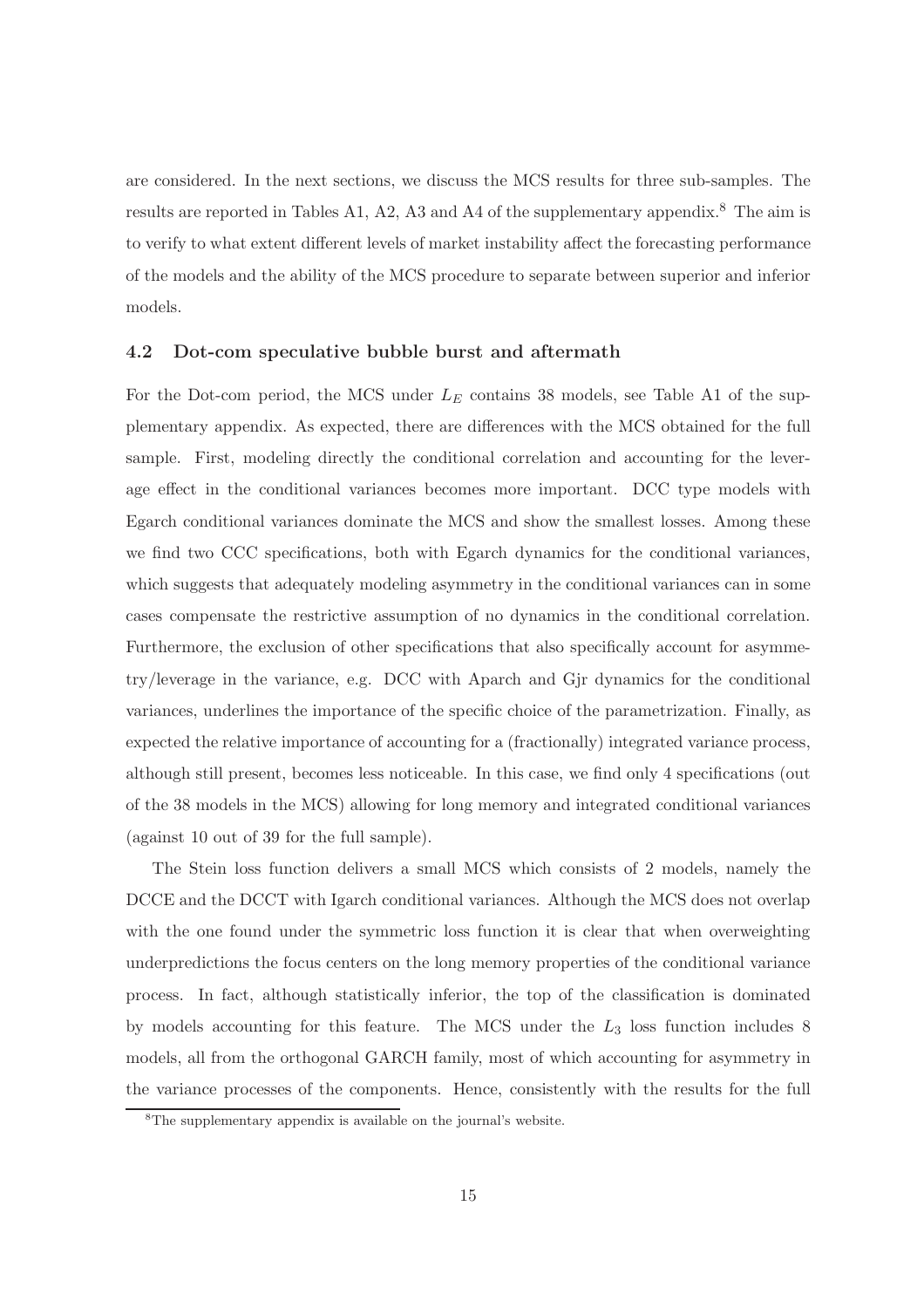sample, orthogonal models seem to systematically underpredict the conditional variance.

#### 4.3 Calm markets

The MCSs for the second sub-sample are reported in Tables A2 and A3 of the supplementary appendix. The MCS under  $L<sub>E</sub>$  contains 74 models, about 60% of the models considered and includes specifications from all families of models. As a general result, the data does not show evidence of dynamics in the correlation process and asymmetry/leverage or long memory in the conditional variance. This period being characterized by a relatively small and slow moving volatility, the result is not surprising and as expected most of the MGARCH model based forecasts show a better fit, e.g.,  $L_E$  is on average about 0.3 against 2.7 in the Dot-com period. Looking at the composition of the MCS, we can draw the following conclusions. First, DECO type models are excluded from the MCS except for DECO-Aparch and DECO-Rm. However, since both models show a relatively small correlation with the average across models, the information content of these models is doubtful. Second, although only Orth.-Gjr models are statistically inferior, the remaining orthogonal specifications show the highest relative variance and smallest correlation with the average loss. Hence, it is likely that these models end up in the MCS because the data does not contain sufficient information to infer that they are inferior within the MCS. Third, similar conclusions hold for DCC type models with Rm and Gjr conditional variances. In particular, the latter show by far the poorest performances within the MCS, the largest relative variance and the smallest correlation with  $L$ .

Under  $L<sub>S</sub>$ , the MCS contains 12 models, and consists of CCC, DCCT and DCCE specifications, with Garch conditional variances, confirming that the hypotheses of constant conditional correlation and symmetry cannot be rejected. It also includes two asymmetric specifications, i.e. DCCE-Gjr $(1,1)$  and DCCT-Gjr $(1,1)$ , both characterized by weaker sample performances within the MCS. The MCS under  $L_3$  is similar in size and composition to the set obtained under  $L<sub>E</sub>$ . Although the type of asymmetry accounted for by  $L<sub>3</sub>$  is not statistically relevant, we observe changes in the ordering. The orthogonal models, ranking between 37th and 62nd under  $L<sub>E</sub>$ , are at the 6th and the 19th position under  $L<sub>3</sub>$ , suggesting that, also over calm periods, these models tend to underpredict the conditional variance.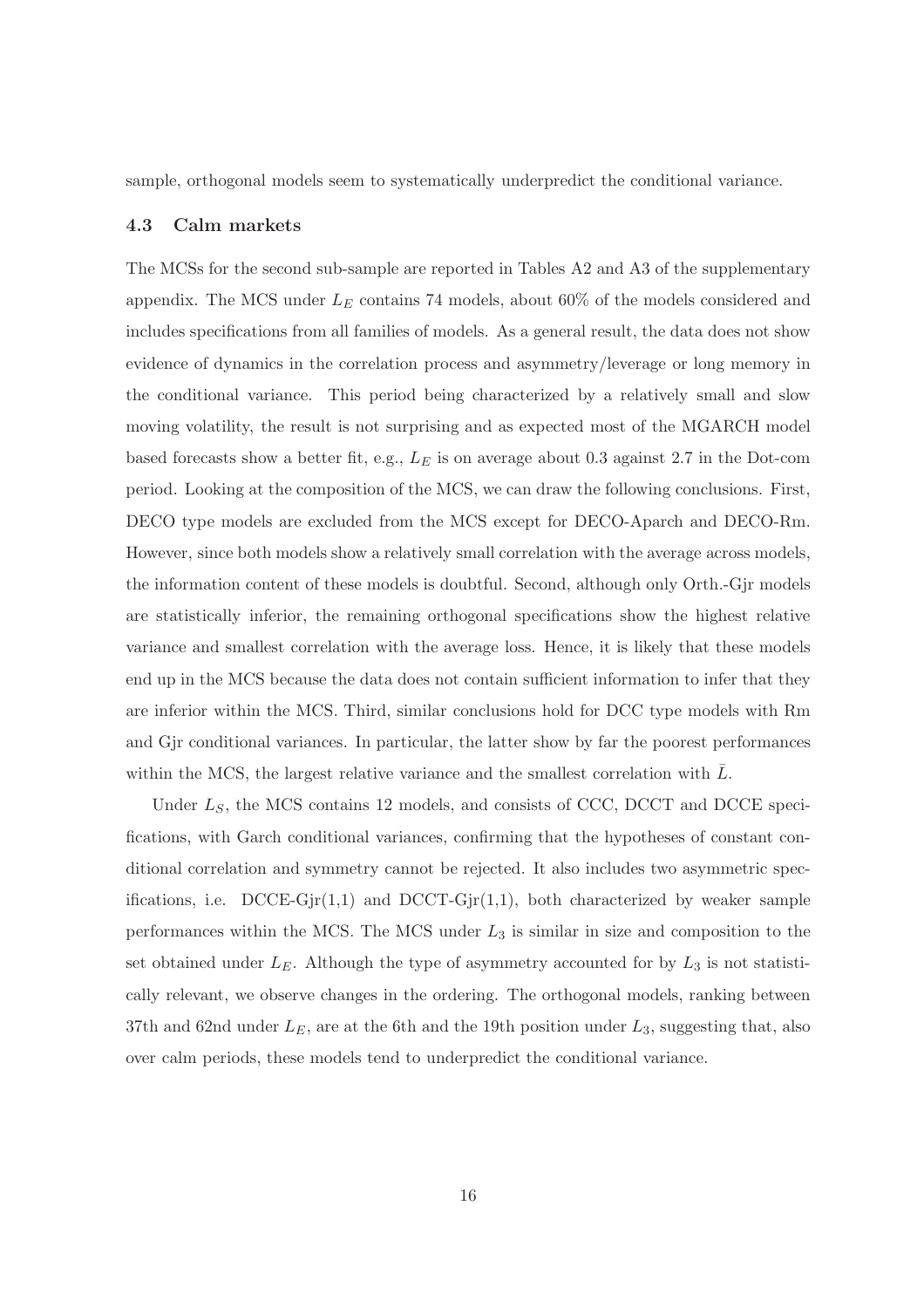### 4.4 2007-08 financial crisis

The MCSs for the last sub-sample are reported in Table A4 of the supplementary appendix. The MCS under  $L<sub>E</sub>$  contains 39 models. In line with the results obtained for the full sample, the MCS is dominated by specifications in the DECO and the Orthogonal families. Other DCC type specifications are included when accounting for long memory and integrated conditional variances. Furthermore, although the MCS includes models that account for asymmetry/leverage, contrary to the Dot-com bubble burst period, specifications with Egarch dynamics for the variance processes are systematically rejected.

Under  $L<sub>S</sub>$ , the results are also consistent with the full sample, though the MCS is larger (26) models). The models in the MCS belong to the DCC family and account for long-memory in volatility or leverage effect. The non-rejection of some CCC specifications, which is surprising in this case, suggests that adequately modeling the conditional variances of the returns can compensate the loss of forecasting accuracy induced by the restrictive assumption of constant correlation.

Also in line with the results obtained for the full sample, the MCS under  $L_3$  contains 26 models and is dominated by orthogonal and DECO specifications, the former showing the best sample performances. Among the DECO specifications included in the MCS, we find both evidence of long memory/integrated conditional variances and leverage effect.

In this sub-sample, the average loss (irrespectively of the choice of the loss function) is much larger than in the first two, e.g.,  $L_E$  is on average about 14.5 against 0.3 in the Calm period. Hence, MGARCH models have difficulties to accurately predict the conditional variance in turbulent periods. As a consequence, large losses accumulated over short periods of high instability tend to drive the MCS results even when long forecasting periods are considered. Hence, a careful evaluation of the trade off between forecast sample length (to reduce sampling variability) and the informativeness and accuracy of the selection appears to be crucial in this setting.

#### 4.5 Robustness check to the use of alternative proxies

To verify the robustness of our results to the choice of the volatility proxy, we repeat the analysis using  $\hat{\Sigma}^{(\Delta)}$ , computed using 1 and 30 minute returns and  $\hat{\Sigma}_{AC,q=1}^{(\Delta)}$ , computed using 1, 5 and 30 minutes returns. The MCS is robust in terms of size and composition to the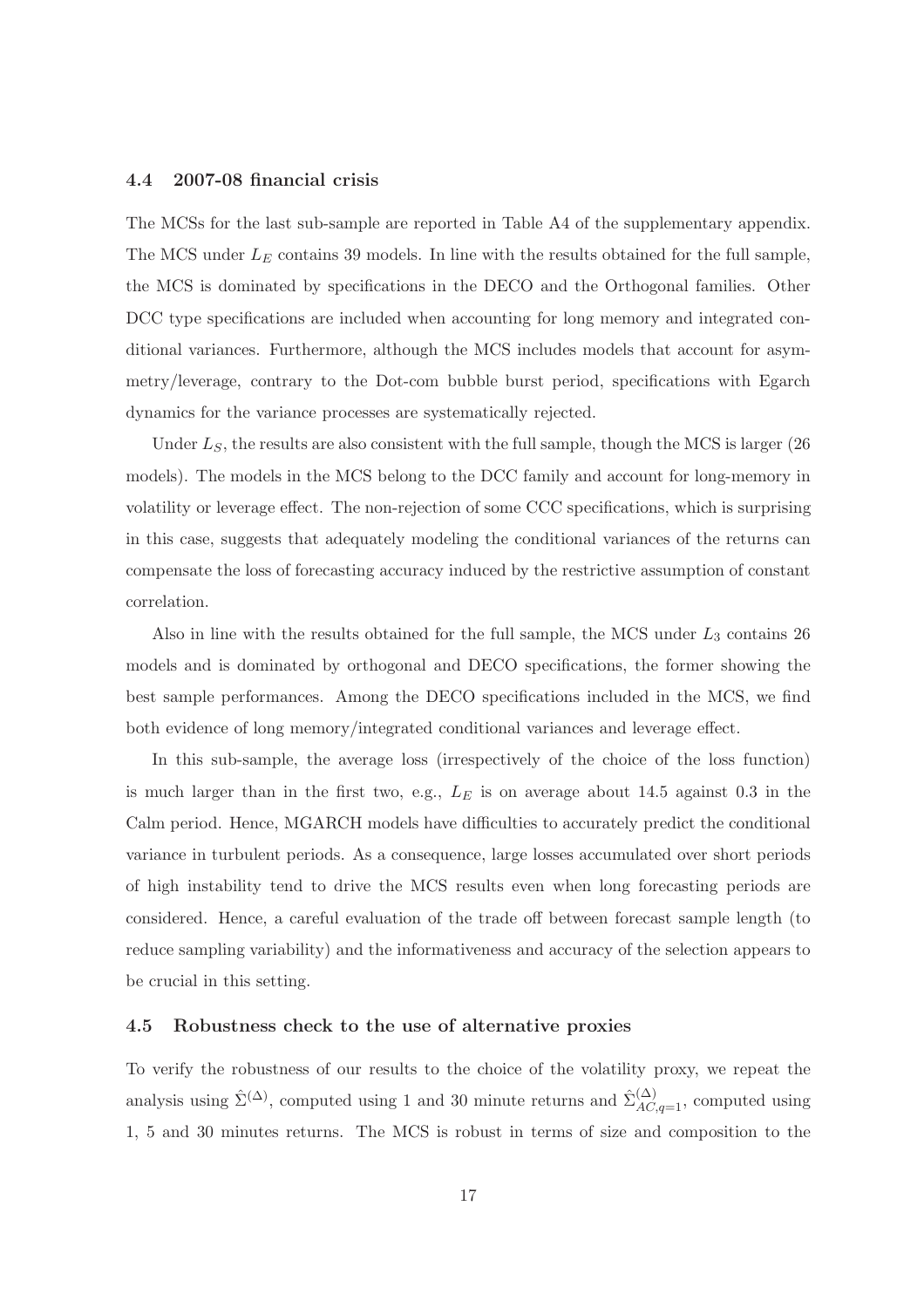alternative volatility proxies. In particular, when the proxy is based on higher frequency returns we generally find smaller MCSs.

As an example (complete results are available upon request), consider  $L_E$ , under  $\hat{\Sigma}^{(1min)}$  $(\hat{\Sigma}_{AC,q=1}^{(1min)})$ . We find 25 (35) models for the full sample, 26 (33) for the dot-com bubble burst period, 60 (71) for the calm period and 47 (38) for the 2007-2008 financial crisis sub-sample. The robustness of these results is implied by the consistency of the loss function. Thus, the higher accuracy of the proxy only translates into a lower variability of the sample evaluation of the models which makes easier to effectively discriminate between models. When the evaluation is based on  $\hat{\Sigma}_{AC,q=1}^{(5min)}$ , consistently with the results obtained under  $\hat{\Sigma}^{(5min)}$ , we find 40 models for the full sample, and 30, 71 and 38 for the three sub-samples respectively. Finally, when we use proxies based on 30 minutes returns we find 41 (40) models for the full sample and 41 (59), 73 (66) and 37 (35) for the three sub-samples respectively.

Our results show that the use of a high frequency proxy ensures the elimination of uninformative models while the consistency with the results obtained using relatively low frequency proxies shows that the potential microstructure bias is negligible. This result underlines the value of high precision proxies, in particular when the set of competing models is characterized by a high degree of similarity, see Laurent et al. (2009) and Patton and Sheppard (2009).

#### 4.6 Multiple comparison based on longer forecast horizons

The MCS under  $L<sub>E</sub>$  for the multi-step (5 and 20 days) forecast evaluation over the full sample are reported in Table 4. Detailed results for the three sub-samples are given in Table A5 of the supplementary appendix. As expected, when the forecast horizon increases the average loss increases, and this irrespectively of the evaluation period or the choice of the loss function. Furthermore, the MCS reduces in size, which seems to be a specific feature here. This result is due to two reasons. First, the performances of models with similar properties and structure tend to cluster (convergence to the same long run variance matrix) but differences between clusters increase (different specifications can imply different levels for the long run variance). Second, longer horizon forecasts are generally smoother, which substantially reduces the variability of the relative performances,  $\overline{d}_i$ , making it easier to separate between models. The interaction between the two effects is particularly strong for the calm period. The results are in line with the conclusion drawn for the 1-step ahead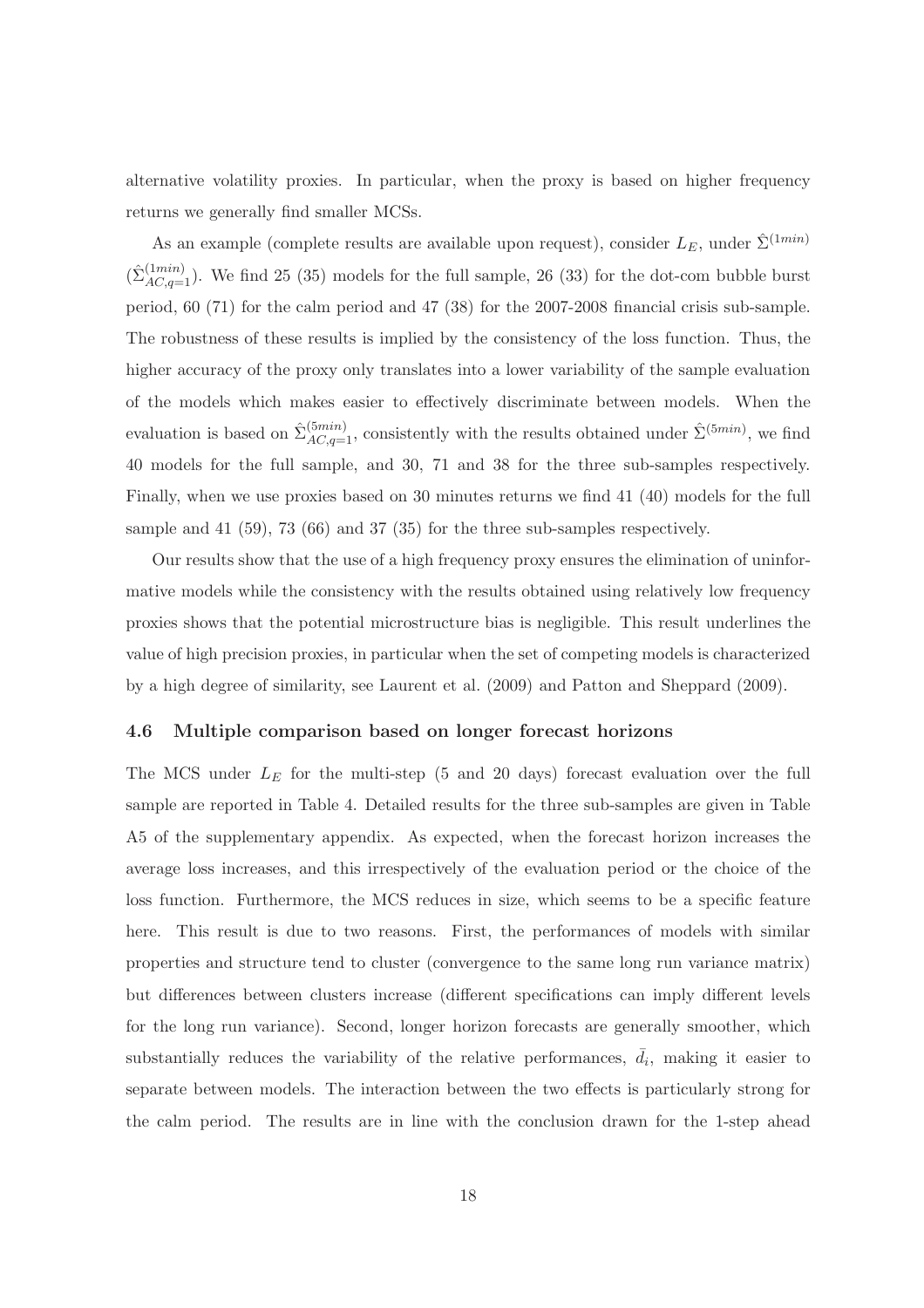|       | 5-day ahead forecast horizon (16 models)                                                                                                                      |                                                                         |                                                                                                          |                                                                                                           |                                                                                              |                                                                                                          | 20-day ahead forecast horizon (12 models)                                                                |       |                                                                                               |                                        |                                                                      |                                                                      |                                                              |                                                                      |                                                                      |  |
|-------|---------------------------------------------------------------------------------------------------------------------------------------------------------------|-------------------------------------------------------------------------|----------------------------------------------------------------------------------------------------------|-----------------------------------------------------------------------------------------------------------|----------------------------------------------------------------------------------------------|----------------------------------------------------------------------------------------------------------|----------------------------------------------------------------------------------------------------------|-------|-----------------------------------------------------------------------------------------------|----------------------------------------|----------------------------------------------------------------------|----------------------------------------------------------------------|--------------------------------------------------------------|----------------------------------------------------------------------|----------------------------------------------------------------------|--|
| MCS   |                                                                                                                                                               | Rnk                                                                     | $L_i$                                                                                                    | $T_D$                                                                                                     | p-val                                                                                        | VR                                                                                                       | Corr                                                                                                     | MCS   |                                                                                               | Rnk                                    | $L_i$                                                                | $T_D$                                                                | p-val                                                        | VR                                                                   | Corr                                                                 |  |
| DCCA  | Rm(1,1)                                                                                                                                                       | 15                                                                      | 4.508                                                                                                    | 0.907                                                                                                     | 0.40                                                                                         | 1.039                                                                                                    | 0.998                                                                                                    | DECO  | Rm(1,1)                                                                                       | 9                                      | 5.117                                                                | 1.821                                                                | 0.25                                                         | 0.960                                                                | 0.999                                                                |  |
| DECO  | Gjr(1,1)<br>(2,1)<br>Rm(1,1)                                                                                                                                  | 11<br>14<br>$\overline{4}$                                              | 4.468<br>4.495<br>4.366                                                                                  | 1.082<br>1.211<br>0.224                                                                                   | 0.31<br>0.25<br>0.85                                                                         | 1.043<br>1.047<br>0.962 0.998                                                                            | 0.999<br>0.999                                                                                           |       | Aparch $(1,1)$<br>Egarch(0,1)<br>(0,2)                                                        | 1<br>7<br>13                           | 5.020<br>5.102<br>5.172                                              | 1.131<br>1.209                                                       | 1.00<br>0.29<br>0.25                                         | 1.006<br>1.026<br>1.044                                              | 1.000<br>0.999<br>0.999                                              |  |
| Orth. | Aparch $(1,1)$<br>E <sub>g</sub> arch(0,1)<br>(0,2)<br>(1,1)<br>(2,1)<br>(2,2)<br>$\operatorname{Garch}(1,1)$<br>(1,2)<br>(2,1)<br>Gjr(1,1)<br>(1,2)<br>(2,1) | 2<br>6<br>23<br>9<br>10<br>12<br>5<br>13<br>8<br>$\mathbf{1}$<br>7<br>3 | 4.312<br>4.375<br>4.569<br>4.410<br>4.465<br>4.470<br>4.369<br>4.472<br>4.399<br>4.300<br>4.390<br>4.316 | 0.073<br>0.446<br>1.160<br>0.608<br>0.662<br>0.819<br>0.677<br>1.001<br>0.737<br>$\sim$<br>0.616<br>0.052 | 0.94<br>0.69<br>0.27<br>0.60<br>0.57<br>0.45<br>0.60<br>0.35<br>0.57<br>1.00<br>0.60<br>0.94 | 0.963<br>1.007<br>1.141<br>1.026<br>1.061<br>0.985<br>0.967<br>1.035<br>0.974<br>0.912<br>0.990<br>0.915 | 0.998<br>0.999<br>0.996<br>0.999<br>0.998<br>0.999<br>0.998<br>0.999<br>0.999<br>0.996<br>0.999<br>0.997 | Orth. | (1,1)<br>(2,1)<br>$\operatorname{Garch}(1,1)$<br>(1,2)<br>(2,1)<br>Gjr(1,1)<br>(1,2)<br>(2,1) | 10<br>11<br>3<br>5<br>8<br>2<br>4<br>6 | 5.121<br>5.144<br>5.039<br>5.092<br>5.105<br>5.024<br>5.068<br>5.096 | 1.482<br>1.308<br>0.351<br>1.495<br>1.630<br>0.019<br>0.963<br>1.432 | 0.25<br>0.25<br>0.69<br>0.25<br>0.25<br>0.89<br>0.38<br>0.25 | 1.031<br>1.034<br>0.989<br>1.002<br>0.990<br>0.967<br>0.991<br>0.978 | 0.999<br>0.999<br>1.000<br>1.000<br>1.000<br>0.999<br>1.000<br>0.999 |  |

Table 4: MCS  $(L_E)$  - Multistep ahead covariance forecasts - Full sample

Note. See Table 3.

forecast comparison, i.e., the constant correlation hypothesis cannot be rejected, but the size of the MCS reduces to only the CCC-Egarch(2,1) model for 5-day ahead horizon and the CCC-Egarch $(2,1)$ , the CCC-Garch $(1,2)$  and the DCCT-Garch $(1,2)$  models for the 20-day ahead horizon. This is because over this period the variability of  $\overline{d}_i$  reduces so much that even small differences in performances become highly significant.

In sharp contrast with the 1-step ahead case, we find that non stationary models are rejected most of the time. This is because, longer horizon forecasts for these types of models typically exhibit an explosive pattern. Exceptions are the RiskMetrics type models (RM and DCC type with Rm) and the conditional correlation models with Igarch conditional variances, but only over the 2007-2008 financial crisis period. The non exclusion of these specifications indicates the inadequacy of MGARCH models in periods of extreme market instability. In fact, the k-step ahead forecast for the RiskMetrics type models (except for the correlation component in the DCC type) is uninformative because it coincides with the 1-step ahead forecast independently from the forecast horizon. This also holds for the models allowing for integrated conditional variances, whose intercept over this period is insignificant in most cases and numerically close to zero (0.003 on average). Similar considerations and qualitatively the same results, not reported but available upon request, are also found for the  $L_S$  and  $L_3$  loss functions.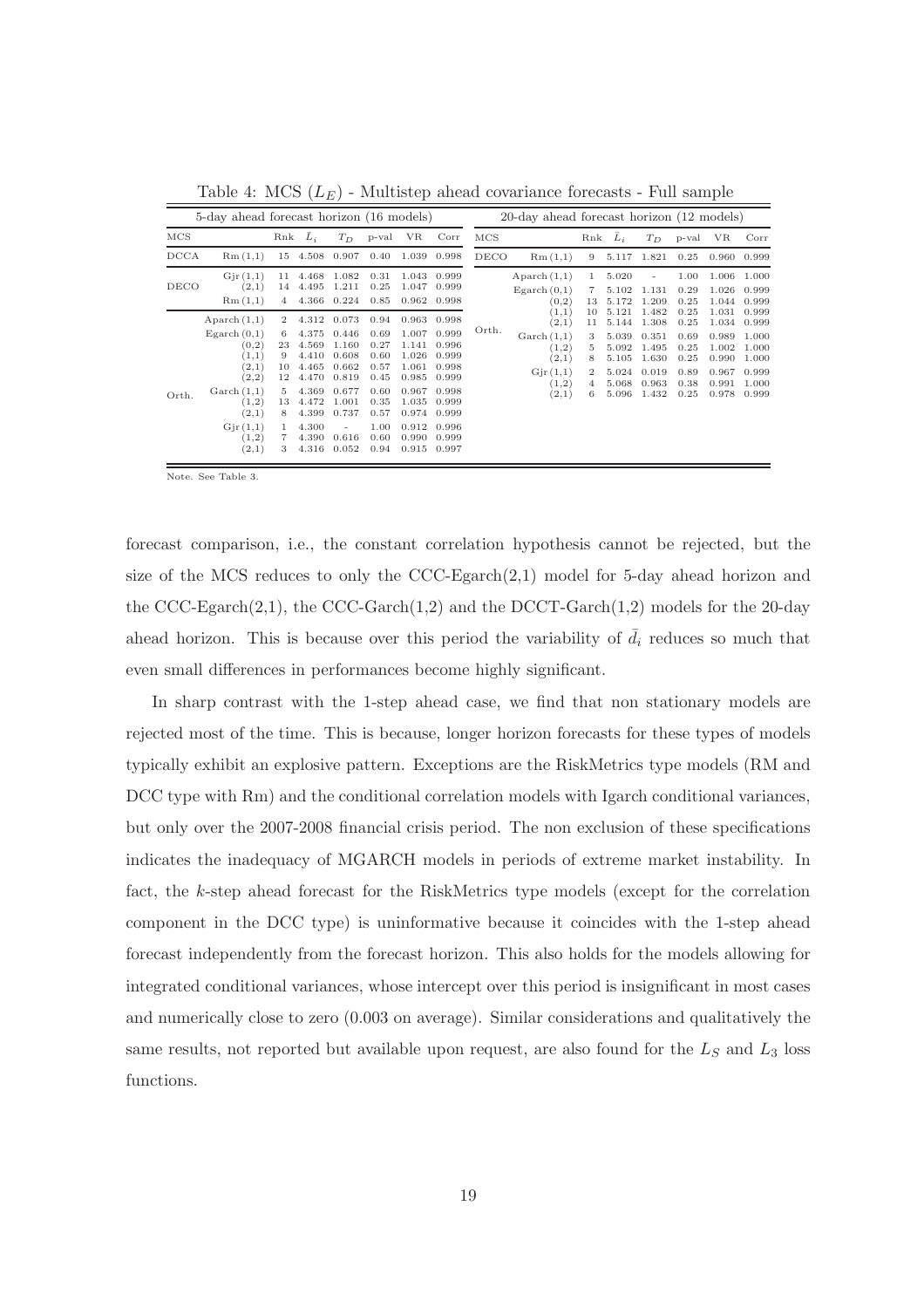## 5 Setting the benchmark: the predictive ability of the DCCE

In this section, we focus on the predictive ability of a predefined benchmark model with respect to all other alternatives. As benchmarks we choose simple and parsimonious specifications taking into account two dimensions: the assumption on the multivariate structure (CCC, DCCE and Orthogonal) and on the dynamics of the variance of the marginal processes/principal components ( $\text{Garch}(1,1)$  vs.  $\text{Egarch}(0,1)$ ). The CCC-Garch $(1,1)$  model represents the simplest alternative and allows to test simple hypotheses such as constant correlation and symmetric variances for the marginal processes. The choice of the DCCE among the other DCC specifications is not coincidental. This model has been increasingly popular because of its flexibility and straightforward interpretation. The DCCE-Garch $(1,1)$  therefore serves as a benchmark to assess whether relaxing the assumption of constant correlation is sufficient to improve predictive ability. Finally, the Orthogonal-Garch(1,1) model represents a simple and parsimonious alternative to direct modeling the dynamics of the conditional covariances and correlations. In a univariate setting, Hansen and Lunde (2005) suggest that the absence of leverage effect is likely to be rejected on stock market returns. To validate this result in the multivariate framework, we also couple the three multivariate models with the  $E<sub>g</sub>arch(0,1)$  specifications for the conditional variance processes.

The predictive ability of our benchmarks is evaluated using the test for superior predictive ability (SPA) proposed by Hansen (2005). This test generates the probability distribution of the model which performs best relative to the benchmark. Using the notation introduced in Section 2.4, let us define  $d_{0j,t} = L_{0,t} - L_{j,t}$ ,  $j = 1,...,M$ , the relative performance of model  $j$  with respect to the benchmark model (indexed by 0). Under reasonable assumptions  $\lambda_j = E[d_{0j,t}]$  is well defined. The null hypothesis is expressed with respect to the best alternative model, i.e.  $H_{0,M}$  :  $\max_{j \in M}$  $\lambda_j$  $\frac{\lambda_j}{\omega_j} \leq 0$ , where  $\omega_j^2$  denotes the asymptotic variance of  $\lambda_j$ . The test statistic is  $\sqrt{T} \max_{j \in M}$  $\frac{\bar{d}_{0j}}{\hat{\omega}_j}$  where  $\bar{d}_{0j} = T^{-1} \sum_{t=1}^T d_{0j,t}$  is the sample loss differential between the benchmark and model j. P-values for the test are obtained by bootstrap.

The results for the six different benchmarks are reported in Table 5. Consistently with the results in Section 4, the hypothesis of constant correlation (Benchmark 1 and 4), as well as of symmetric dynamics for the variance matrix (Benchmark 2 and 5) is always rejected, except when forecasts are compared over calm periods. However, the hypothesis of symmetric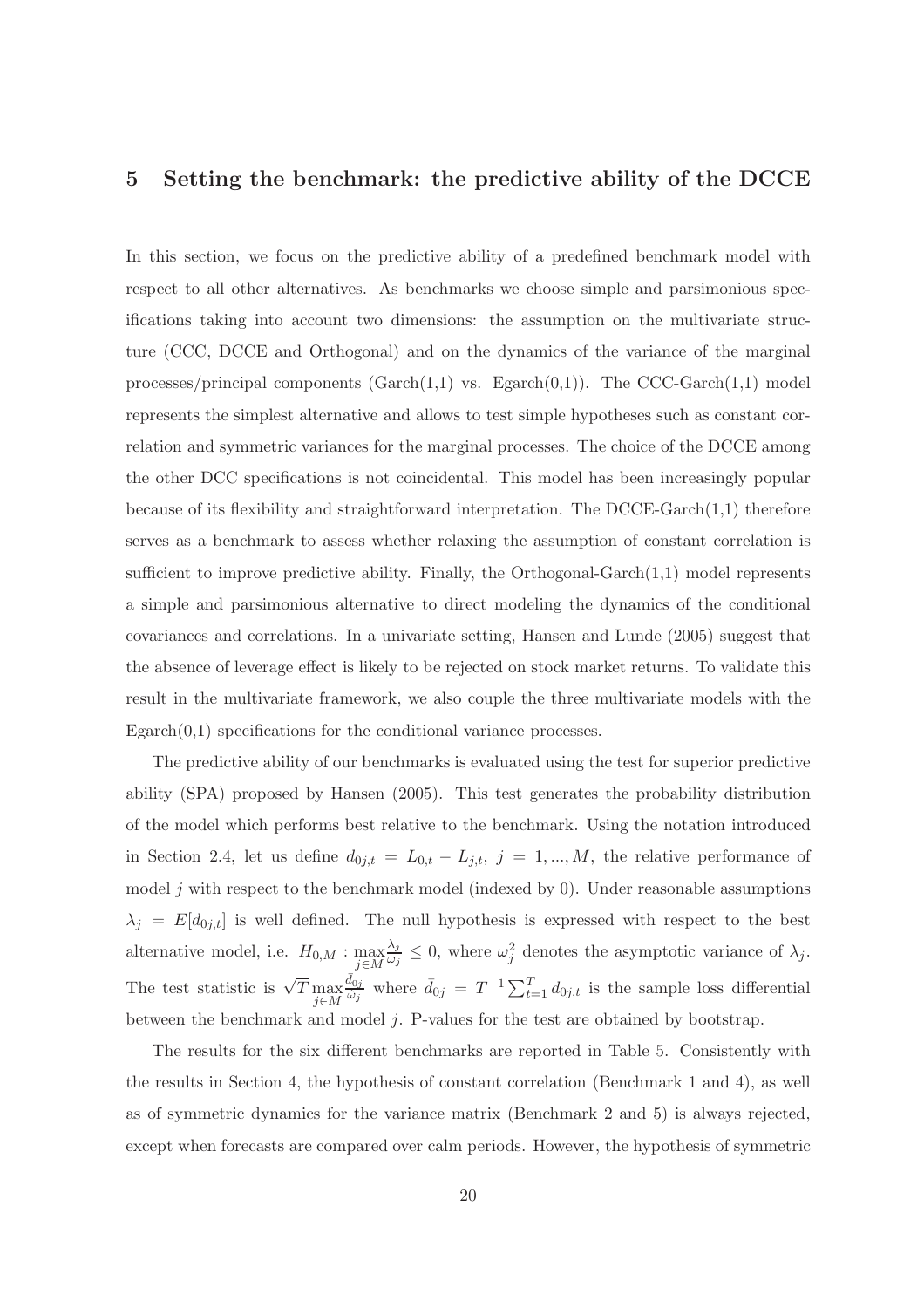dynamics for the variances of the assets returns considered is rather weak. Evidence of the leverage effect is much stronger (e.g., Benchmark 5) when the comparison is taken over periods of market instability. Also, allowing for dynamic correlation significantly improves models' forecasting ability. With respect to the type of multivariate model, the Orthogonal approach

|                                                         |                                  |                                                                                                    |              |           |                                                                                                                  |       |                                |                                                                                       |              | Table 5: SPA test                                       |                                 |                                                                                       |                      |                                  |                                                                                          |                              |       |                                                                              |                      |
|---------------------------------------------------------|----------------------------------|----------------------------------------------------------------------------------------------------|--------------|-----------|------------------------------------------------------------------------------------------------------------------|-------|--------------------------------|---------------------------------------------------------------------------------------|--------------|---------------------------------------------------------|---------------------------------|---------------------------------------------------------------------------------------|----------------------|----------------------------------|------------------------------------------------------------------------------------------|------------------------------|-------|------------------------------------------------------------------------------|----------------------|
| Symmetric dynamics for the marginal variances           |                                  |                                                                                                    |              |           |                                                                                                                  |       |                                |                                                                                       |              | Asymmetric dynamics for the marginal variances          |                                 |                                                                                       |                      |                                  |                                                                                          |                              |       |                                                                              |                      |
|                                                         | Benchmark 1: $CCC-Garch(1,1)$    |                                                                                                    |              |           |                                                                                                                  |       |                                |                                                                                       |              |                                                         | Benchmark 4: $CCC-Egarch(0,1)$  |                                                                                       |                      |                                  |                                                                                          |                              |       |                                                                              |                      |
|                                                         |                                  | $L_E$                                                                                              |              |           | $L_S$                                                                                                            |       |                                | $L_3$                                                                                 |              |                                                         |                                 | $L_E$                                                                                 |                      |                                  | $L_S$                                                                                    |                              | $L_3$ |                                                                              |                      |
|                                                         | PL                               | $p_{C}$                                                                                            | $p_U$        | $p_{\,L}$ | P C                                                                                                              | $p_U$ | $p_L$                          | $\mathcal{P} \mathcal{C}$                                                             | $p_U$        |                                                         | $p_L$                           | $\mathfrak{p}_C$                                                                      | $p_U$                | PL                               | $p_{C}$                                                                                  | $p_U$                        | $p_L$ | $p_{C}$                                                                      | $p_U$                |
| Full sample<br>$Dot$ -com<br>Calm period<br>Fin. crisis |                                  | $0.00\quad 0.00\quad 0.00$<br>$0.00 \quad 0.00$<br>$0.02 \quad 0.02$<br>$0.01$ $0.02$ $0.02$       | 0.00<br>0.02 |           | $0.00 \quad 0.00 \quad 0.00$<br>$0.00 \quad 0.00 \quad 0.00$<br>$0.43$ 0.82 0.96<br>$0.00 \quad 0.00 \quad 0.00$ |       |                                | $0.03 \quad 0.02$<br>$0.00\quad 0.00$<br>$0.17$ $0.21$ $0.26$<br>$0.02$ $0.02$ $0.02$ | 0.02<br>0.00 | Full sample<br>Dot-com<br>Calm period<br>Fin. crisis    | 0.01<br>0.00<br>0.10<br>0.02    | 0.02<br>0.00<br>$0.16$ 0.24<br>0.02                                                   | 0.02<br>0.00<br>0.02 | 0.00<br>$0.00 -$<br>0.00<br>0.05 | 0.00<br>0.00<br>0.00<br>0.06                                                             | 0.00<br>0.00<br>0.00<br>0.08 |       | $0.04$ 0.04<br>$0.00 \quad 0.00$<br>$0.24$ 0.42 0.55<br>$0.09$ $0.02$ $0.02$ | 0.04<br>0.00         |
|                                                         |                                  |                                                                                                    |              |           |                                                                                                                  |       | Benchmark 2: $DCCE-Garch(1,1)$ |                                                                                       |              |                                                         | Benchmark 5: $DCCE-Egarch(0,1)$ |                                                                                       |                      |                                  |                                                                                          |                              |       |                                                                              |                      |
|                                                         | $L_E$                            |                                                                                                    |              | $L_S$     |                                                                                                                  | $L_3$ |                                |                                                                                       |              | $L_E$                                                   |                                 |                                                                                       | $L_S$                |                                  |                                                                                          | $L_3$                        |       |                                                                              |                      |
|                                                         | PL                               | $p_{C}$                                                                                            | $p_U$        | PL        | $p_C$                                                                                                            | $p_U$ | PL                             | $\mathfrak{p}_C$                                                                      | $p_U$        |                                                         | $p_L$                           | $p_{C}$                                                                               | $p_U$                | $p_L$                            | $\mathfrak{p}_C$                                                                         | $p_U$                        | PL    | $p_C$                                                                        | $p_U$                |
| Full sample<br>Dot-com<br>Calm period<br>Fin. crisis    |                                  | $0.06$ $0.06$ $0.07$<br>$0.00\quad 0.00\quad 0.00$<br>$0.11$ $0.11$ $0.17$<br>$0.02$ $0.02$ $0.02$ |              |           | $0.00 \quad 0.00 \quad 0.00$<br>$0.00\quad 0.00\quad 0.00$<br>$0.38$ $0.82$ $0.98$<br>$0.01$ $0.01$ $0.01$       |       |                                | $0.09$ 0.10 $0.10$<br>$0.00 \quad 0.00$<br>$0.09$ 0.10 $0.14$<br>$0.04$ $0.04$ $0.04$ | 0.00         | Full sample<br>$Dot$ -com<br>Calm period<br>Fin. crisis | 0.03                            | $0.10$ $0.11$ $0.14$<br>$0.40$ $0.75$ $0.91$<br>$0.15$ $0.23$ $0.39$<br>0.04          | 0.04                 | $0.00 -$                         | $0.00 \quad 0.00 \quad 0.00$<br>0.00<br>$0.00 \quad 0.00 \quad 0.00$<br>$0.16$ 0.23 0.46 | 0.00                         | 0.08  | $0.08$ 0.08<br>0.09<br>$0.02 \quad 0.03$<br>$0.03$ $0.04$ $0.04$             | 0.09<br>0.13<br>0.03 |
|                                                         | Benchmark 3: Orth.-Garch $(1,1)$ |                                                                                                    |              |           |                                                                                                                  |       |                                | Benchmark 6: Orth.-Egarch $(0,1)$                                                     |              |                                                         |                                 |                                                                                       |                      |                                  |                                                                                          |                              |       |                                                                              |                      |
|                                                         |                                  | $L_E$                                                                                              |              | $L_S$     |                                                                                                                  |       | $L_3$                          |                                                                                       |              |                                                         | $L_E$                           |                                                                                       |                      | $L_S$                            |                                                                                          | $L_3$                        |       |                                                                              |                      |
|                                                         | $p_L$                            | $p_C$                                                                                              | $p_U$        | $p_L$     | $\mathfrak{p}_C$                                                                                                 | $p_U$ | $p_L$                          | $\mathfrak{p}_C$                                                                      | $p_U$        |                                                         | $p_L$                           | $p_{C}$                                                                               | $p_U$                | $p_L$                            | $p_C$                                                                                    | $p_U$                        | $p_L$ | $p_{C}$                                                                      | $p_{U}$              |
| Full sample<br>$Dot$ -com<br>Calm period<br>Fin. crisis |                                  | $0.09$ $0.12$ $0.12$<br>$0.07$ 0.08<br>$0.00\quad 0.00\quad 0.00$<br>$0.26$ $0.32$ $0.33$          | 0.09         |           | $0.00 \quad 0.00 \quad 0.00$<br>$0.00\ 0.00$<br>$0.00 \quad 0.00 \quad 0.00$<br>$0.00 \quad 0.00 \quad 0.00$     | 0.00  | 0.03                           | $0.19$ $0.28$ $0.28$<br>0.03<br>$0.01$ $0.01$<br>$0.36$ 0.49 0.49                     | 0.04<br>0.02 | Full sample<br>$Dot-com$<br>Calm period<br>Fin. crisis  |                                 | $0.24$ 0.37 0.40<br>$0.34$ 0.52 0.60<br>$0.00$ $0.006$ $0.01$<br>$0.19$ $0.22$ $0.23$ |                      | 0.00<br>0.00                     | $0.00 \quad 0.00 \quad 0.00$<br>0.00<br>$0.00 \quad 0.00 \quad 0.00$<br>$0.00\ 0.00$     | 0.00                         |       | $0.30$ $0.52$ $0.55$<br>$0.22$ 0.72 0.84<br>$0.00\ 0.00$<br>$0.34$ 0.49 0.50 | 0.00                 |

Note.  $p_C$  consistent p-value,  $p_L$  and  $p_U$  lower and upper bound for the consistent p-value respectively. See Hansen (2005) for further<br>details. Consistent p-values in bold indicate the non-rejection of the null at conf

(Benchmark 3 and 6) exhibits superior performance only over turbulent periods while it is systematically outperformed over calm periods. As underlined in Section 4 the fact that this model is preferred under the  $L_3$  criterion suggests that it is likely to underestimate the covariance matrix.

In this application, the most valid specification is the DCCE-Egarch $(0,1)$ . It captures well the dynamics of the covariance matrix across the different samples. For the 2007-08 financial crisis period the null is rejected under  $L_E$  but not under  $L_S$ , i.e. the DCCE- $Egarch(0,1)$  possibly tends to overestimate the variance matrix during periods of extreme market instability.

## 6 Conclusion

Several multivariate GARCH (MGARCH) models exist in the literature. However, from an applied viewpoint no guidelines are available on forecasting performances evaluation and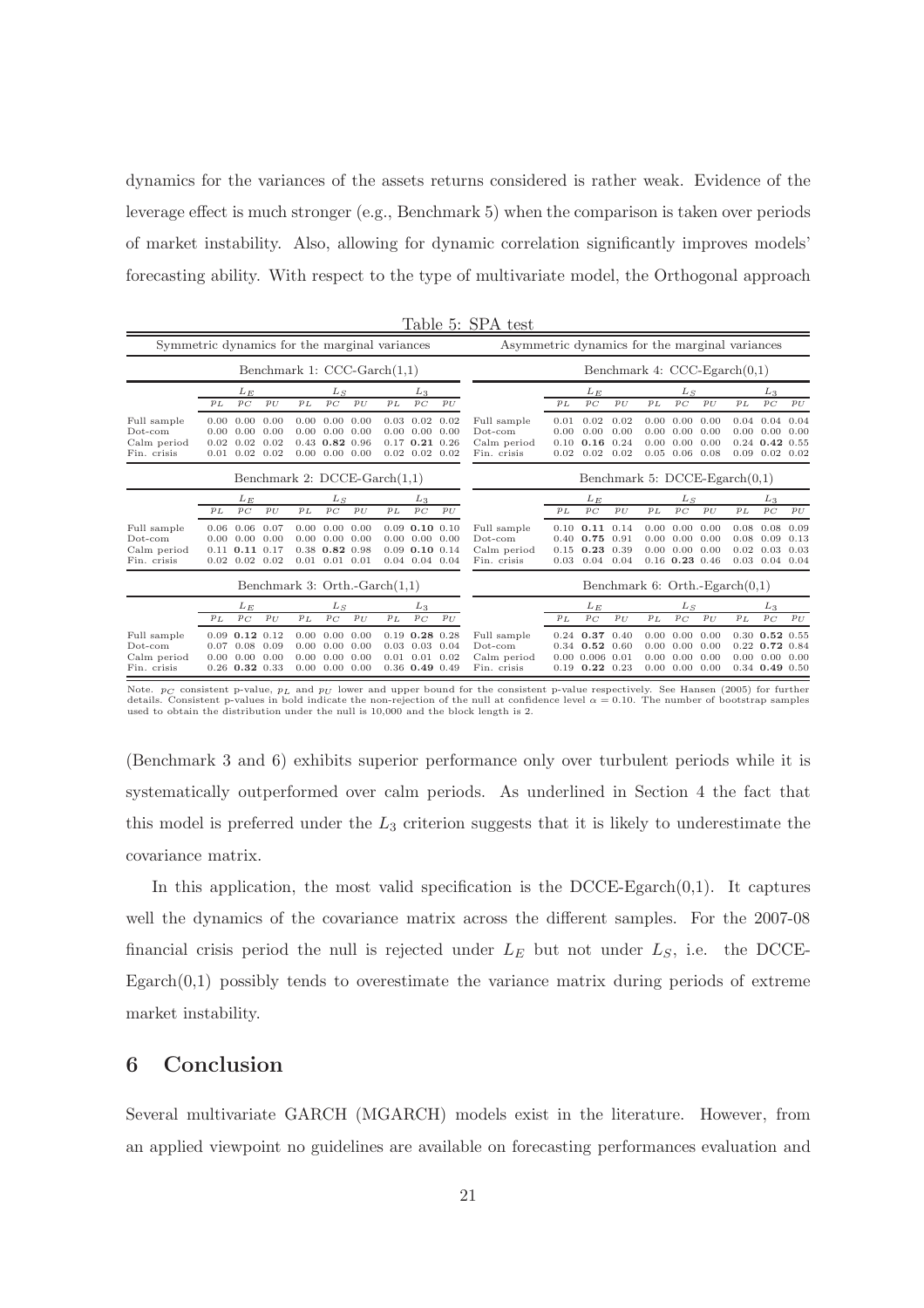model selection. We apply the model confidence set approach (MCS), which allows to isolate superior models in terms of predictive ability, to 125 MGARCH model based forecasts. We consider 10 assets from NYSE for which we forecast 1, 5 and 20-day ahead conditional variance matrices from April 1, 1999 to December 27, 2008. The evaluation is based on two symmetric and two asymmetric loss functions and the ex-post underlying volatility is approximated by the realized covariance estimator based on intraday returns sampled at 5 minute frequency.

In line with recent literature, we find the Euclidean and Frobenius loss functions (both symmetric) to deliver relatively large MCS, from about one half to one fourth of the total number of models, while the two asymmetric loss functions identify sets of superior models systematically smaller. The MCS is composed of sophisticated specifications such as orthogonal and dynamic conditional correlation (DCC), both with long memory in the conditional variances. With respect to the properties of the loss function, we conclude that Orthogonal and DECO models tend to underestimate the conditional covariance, the DCC of Engle (2002) (as well as its asymmetric version) and the DCC of Tse and Tsui (2002) tend to overestimate.

We illustrate how sensitive the MCS is with respect to the forecast sample under investigation by considering not only the full forecast sample but also by investigating sub-samples which are homogenous in their volatility dynamics. We find that over the dot-com bubble burst and aftermath period, the set of superior models is composed by rather sophisticated models such as DCC and Orthogonal, both with leverage effect in the conditional variances of returns and principal components, respectively. Over calm periods, a simple assumption like constant conditional correlation and symmetry in the conditional variances cannot be rejected. Finally, over the 2007-2008 financial crisis, accounting for non-stationarity in the conditional variance process significantly improves models' forecasting performances.

With respect to the longer forecast horizons (5 and 20 day ahead), we find that while the composition of the MCS is in line with the 1-step ahead case, the MCS reduces in size. The performances of models with similar properties and structure tend to cluster but differences between clusters increase. This, together with a substantial reduction of the variability of sample performances, due to the smoothness of longer horizon forecasts, makes it easier to separate between superior and inferior models.

Focussing on the DCC class of models we can draw the following conclusions. First, the DECO model, which is estimated under the assumption of cross sectional equi-correlation, de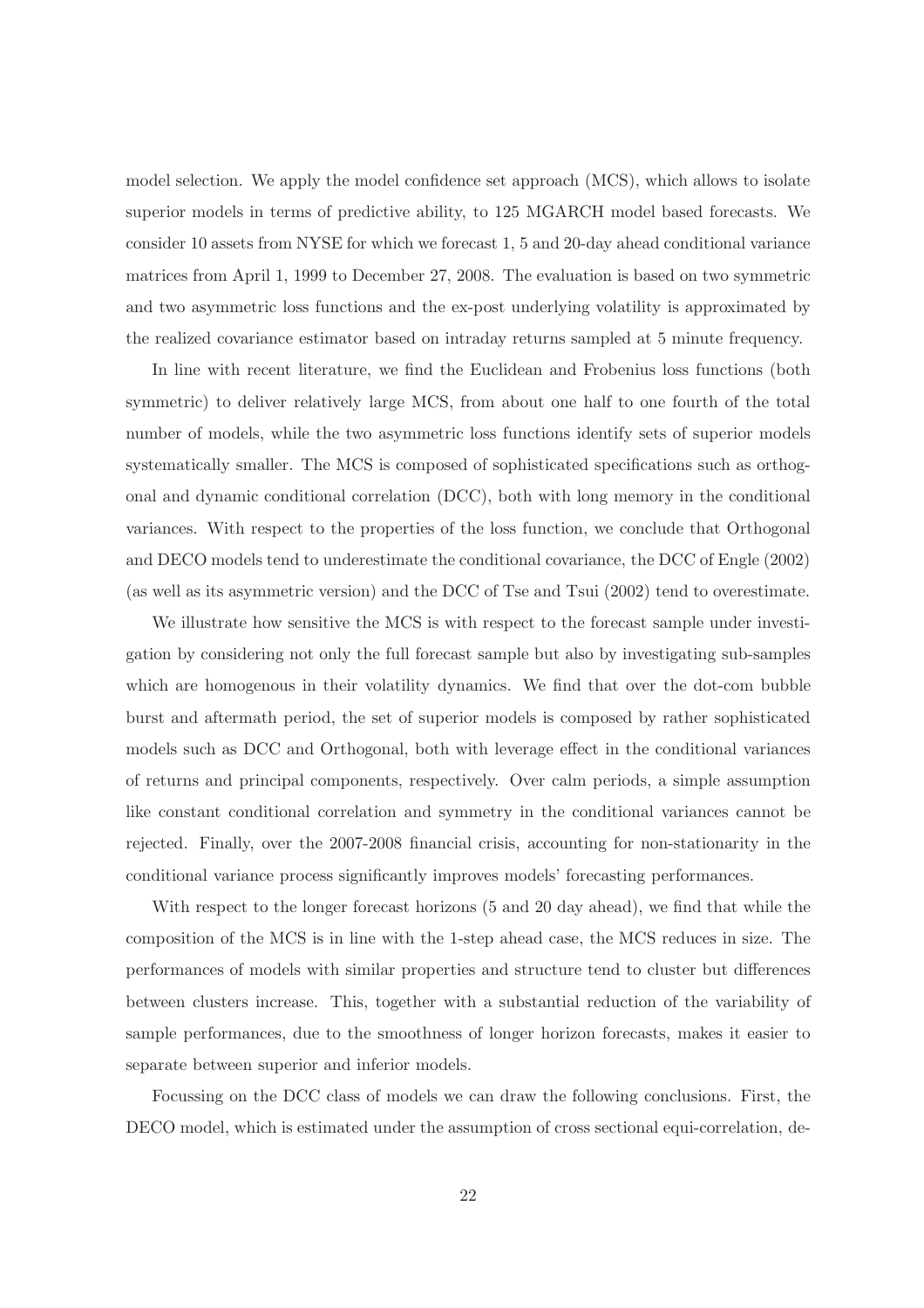livers superior forecasts over periods of market instability, but performs rather poorly during calm periods. Second, modeling the asymmetric response of shocks in the conditional correlation with a single parameter does not seem to significantly improve models' forecasting performances with respect to the standard DCC of Engle (2002). Third, when comparing the DCC of Engle (2002) with the DCC of Tse and Tsui (2002), we can conclude that, although statistically equivalent in terms of forecasting ability, while the first shows better sample performances over turbulent periods, the second performs better over calm periods. Fourth, we find that the most valid specification is represented by the DCC model of Engle (2002) when coupled with leverage effect in the conditional variances of the marginal processes. This model captures well the dynamics of the variance matrix consistently across the different sample periods. The latter result is confirmed by the Superior Predictive Ability (SPA) test. The null hypothesis that the DCC of Engle (2002) with leverage effect in the variance of the marginal processes is not outperformed by the other 124 specifications cannot be rejected at standard levels irrespectively of the evaluation period.

This paper considers only forecasts based on MGARCH models. It would be interesting to compare the performances of this class of volatility models with other approaches such as heterogeneous autoregression based on historical values of ex-post measures of the conditional variance as in the model proposed by Corsi (2009), models that combine ARMA structures for both the conditional variance and realized measures of volatility as in Hansen et al. (2010a) or yet multivariate stochastic volatility (Gourieroux et al., 2009) and regime switching models as in Silvennoinen and Terasvirta (2009a). Other problems like the evaluation of forecast performances of correlation matrices and high dimensional applications (hundreds of series) also merit more attention.

# References

- G. P. Aielli. Consistent estimation of large scale dynamic conditional correlations. Department of Statistics, University of Florence, 2006.
- C. Alexander. Orthogonal methods for generating large positive semi-definite covariance matrices. Henley Business School, Reading University, 2000.
- C.O. Alexander and A.M. Chibumba. Multivariate orthogonal factor GARCH. University of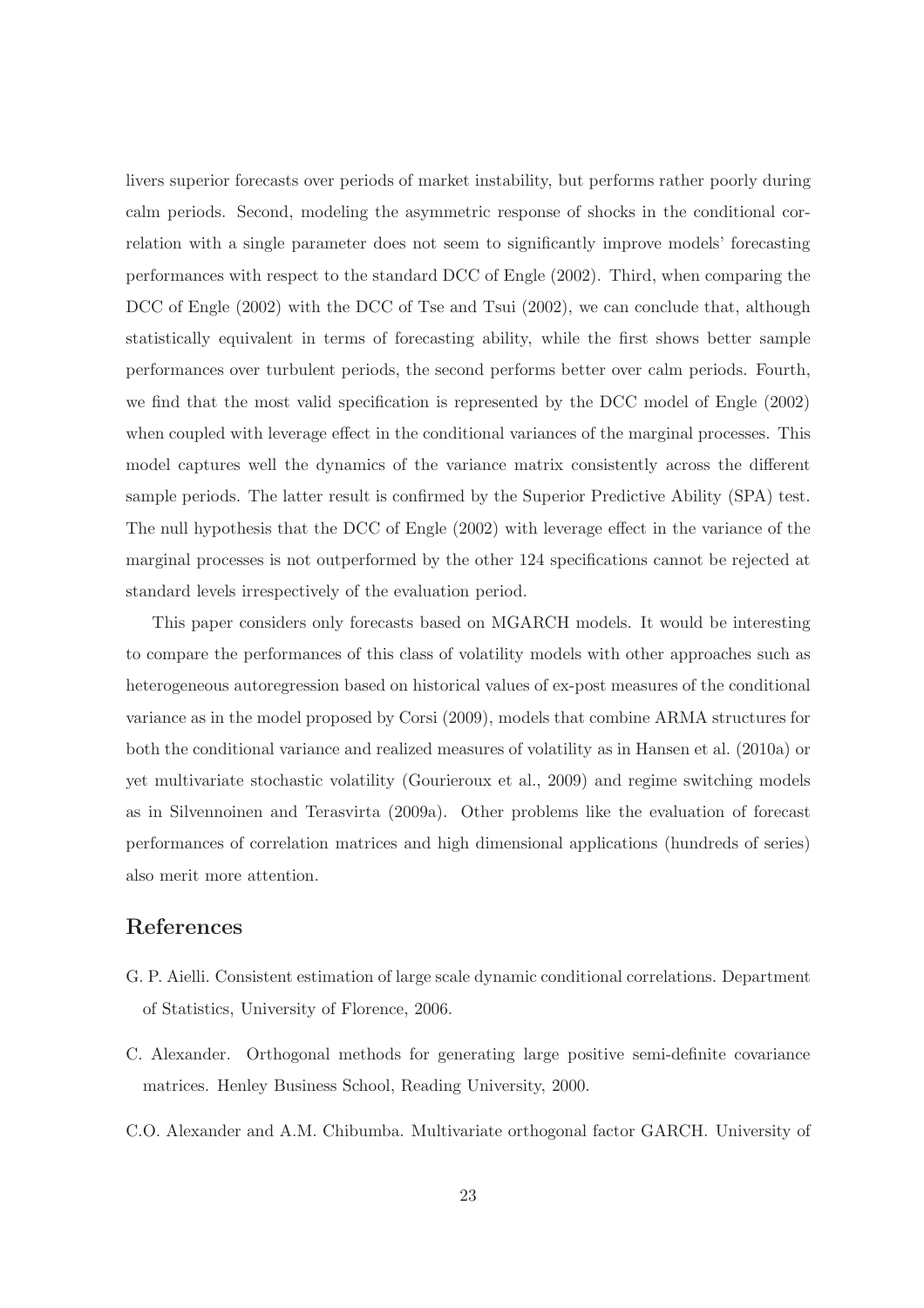Sussex, Mimeo, 1997.

- T.G. Andersen, T. Bollerslev, F.X. Diebold, and P. Labys. (understanding, optimizing, using and forecasting) realized volatility and correlation. Technical report, New York University, Leonard N. Stern School of Business, 1999.
- T.G. Andersen, T. Bollerslev, F.X. Diebold, and P. Labys. Modeling and forecasting realized volatility. Econometrica, 71:579–625, 2003.
- T.G. Andersen, T. Bollerslev, and F.X. Diebold. Parametric and non parametric volatility measurement. In L.P. Hansen and Y. Ait-Sahalia, editors, Handbook of Financial Econometrics. Elsevier, 2009.
- T.G. Andersen, T. Bollerslev, P. Frederiksen, and M.O. Nielsen. Continuous-time models, realized volatilities and testable distributional implications for daily stock returns. Journal of Applied Econometrics, 25:233–261, 2010.
- R.T. Baillie, T. Bollerslev, and H.O. Mikkelsen. Fractionally integrated generalized autoregressive conditional heteroskedasticity. Journal of Econometrics, 74:3–30, 1996.
- T.G. Bali. The intertemporal relation between expected returns and risk. Journal of Financial Economics, 87:101–131, 2008.
- O. Barndorff-Nielsen and N. Shephard. Power and bipower variation with stochastic volatility and jumps. Journal of Financial Econometrics, 2:1–37, 2004a.
- O. Barndorff-Nielsen and N. Shephard. Econometric analysis of realized covariation: High frequency covariance, regression and correlation in financial economics. *Econometrica*, 72: 885–925, 2004b.
- O. Barndorff-Nielsen, P.R. Hansen, A. Lunde, and N. Shephard. Multivariate realised kernels: Consistent positive semi-definite estimators of the covariation of equity prices with noise and non-synchronous trading. DP, Oxford University, 2008a.
- O. Barndorff-Nielsen, P.R. Hansen, A. Lunde, and N. Shephard. Designing realized kernels to measure the ex post variation of equity prices in the presence of noise. Econometrica, 76(6):1481–1536, 2008b.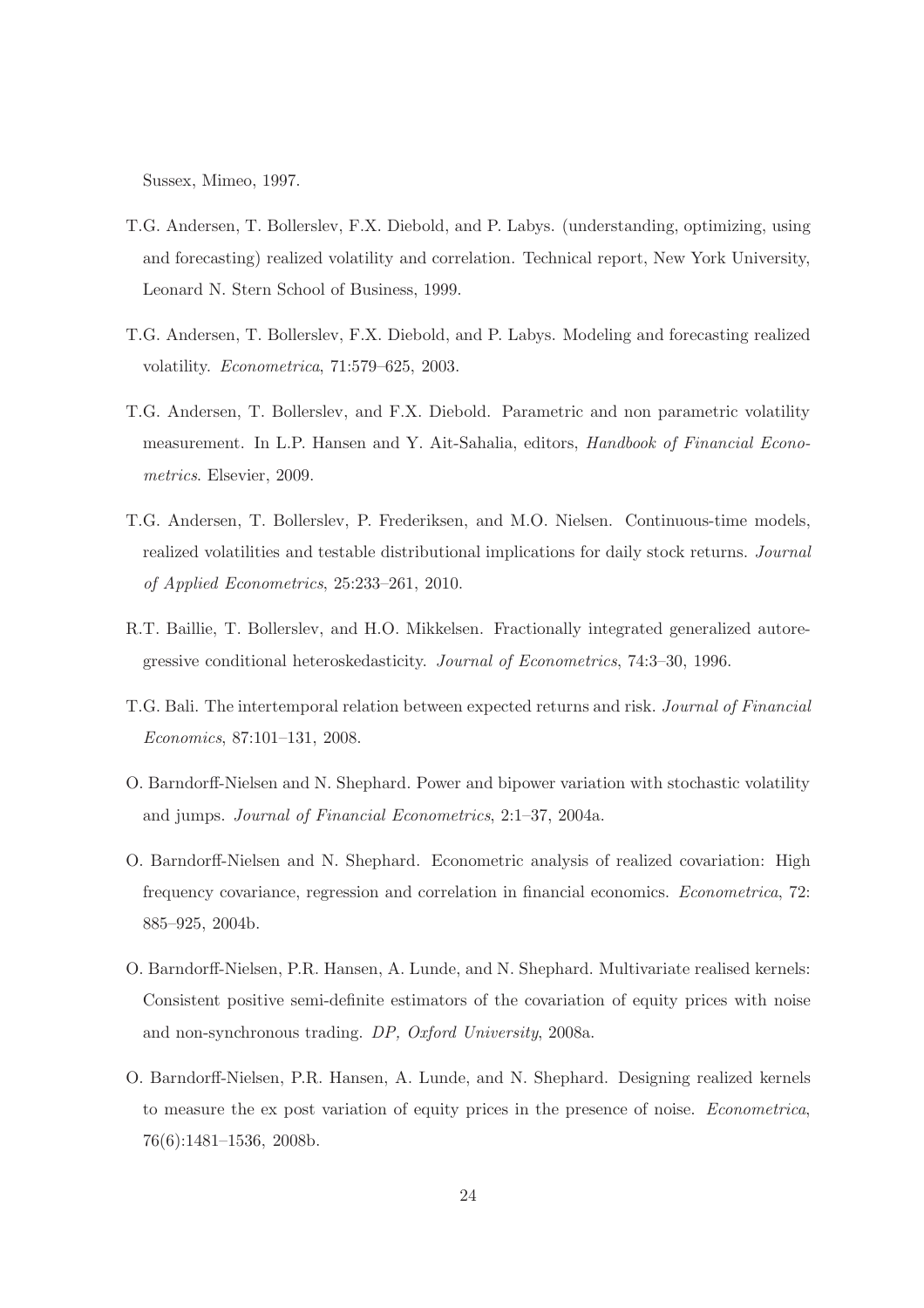- L. Bauwens, S. Laurent, and J.V.K. Rombouts. Multivariate GARCH models: A survey. Journal of Applied Econometrics, 21:79–109, 2006.
- R. Becker and A.E. Clements. Are combination forecasts of S&P 500 volatility statistically superior? International Journal of Forecasting, 24:122–133, 2008.
- T. Bollerslev. Generalized autoregressive conditional heteroskedasticity. Journal of Econometrics, 31:307–327, 1986.
- T. Bollerslev. Modeling the coherence in short-run nominal exchange rates: A multivariate generalized arch model. Review of Economics and Statistics, 72:498–505, 1990.
- T. Bollerslev, R.F. Engle, and J.M. Wooldridge. A capital asset pricing mode1 with time varying covariances. Journal of Political Economy, 96:116–131, 1988.
- M. Caporin and M. McAleer. Ranking multivariate GARCH models by problem dimension. SSRN eLibrary, 2010.
- L. Cappiello, R.F. Engle, and K. Sheppard. Asymmetric dynamics in the correlations of global equity and bond returns. Journal of Financial Econometrics, 4(4):537–572, 2006.
- R. Chiriac and V. Voev. Modelling and forecasting multivariate realized volatility. Journal of Applied Econometrics, 2010. forthcoming.
- T.E. Clark and M.W. McCracken. Tests of equal forecast accuracy and encompassing for nested models. Journal of Econometrics, 105:85–110, 2001.
- T.E. Clark and K.D. West. Using out-of-sample mean squared prediction errors to test the martingale difference hypothesis. Journal of Econometrics, 135:155–186, 2006.
- T.E. Clark and K.D. West. Approximately normal tests for equal predictive accuracy in nested models. Journal of Econometrics, 138:291–311, 2007.
- A. Clements, M. Doolan, S. Hurn, and R. Becker. Evaluating multivariate volatility forecasts. NCER Working Paper Series 41, 2009.
- F. Corsi. A simple approximate long-memory model of realized volatility. Journal of Financial Econometrics, 7:174–196, 2009.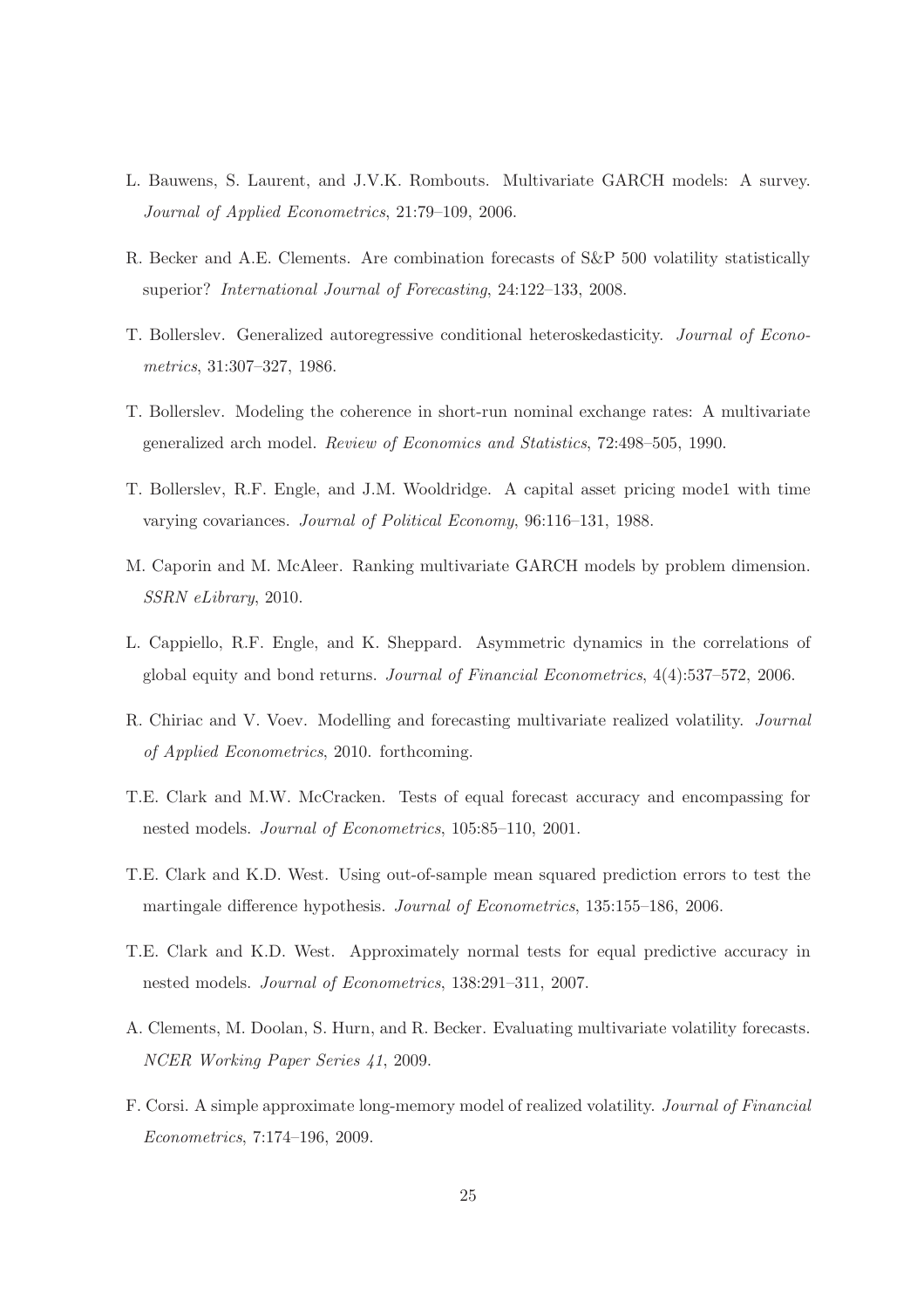- J. Davidson. Moment and memory properties of linear conditional heteroscedasticity models, and a new model. Journal of Business and Economic Statistics, 22:16–29, 2004.
- M. de Pooter, M. Martens, and D. van Dijk. Predicting the daily covariance matrix for S&P 100 stocks using intraday data - but which frequency to use? Econometric Reviews, 27 (1-3):199–229, 2008.
- F.X. Diebold and R.S. Mariano. Comparing predictive accuracy. Journal of Business and Economic Statistics, 13:253–263, 1995.
- Z. Ding, C. W. J. Granger, and R. F. Engle. A long memory property of stock market returns and a new model. Journal of Empirical Finance, 1:83–106, 1993.
- J.A. Doornik. Object-Oriented Matrix Programming Using Ox. Timberlake Consultants Press, 2007.
- R.F. Engle. Autoregressive conditional heteroscedasticity with estimates of variance of united kingdom inflation. Econometrica, 50:987–1008, 1982.
- R.F. Engle. Dynamic conditional correlation a simple class of multivariate GARCH models. Journal of Business and Economic Statistics, 20:339–350, 2002.
- R.F. Engle. Anticipating correlations. Princeton Univ. Press, 2009.
- R.F. Engle and T. Bollerslev. Modelling the persistence of conditional variances. Econometric Reviews, 5:1–50, 1986.
- R.F. Engle and B.T. Kelly. Dynamic equicorrelation. Stern School of Business, 2008.
- R.F. Engle and F.K. Kroner. Multivariate simultaneous generalized ARCH. Econometric Theory, 11:122–150, 1995.
- R.F. Engle and J. Mezrich. Grappling with GARCH. Risk, pages 112–117, 1995.
- R.F. Engle and K. Sheppard. Fitting vast dimensional time varying covariance models. Mimeo, UCSD, 2001.
- R.F. Engle, V.K. Ng, and M. Rothschild. Asset pricing with a factor-ARCH covariance structure: Empirical estimates for treasury bills. Journal of Econometrics, 45:213–238, 1990.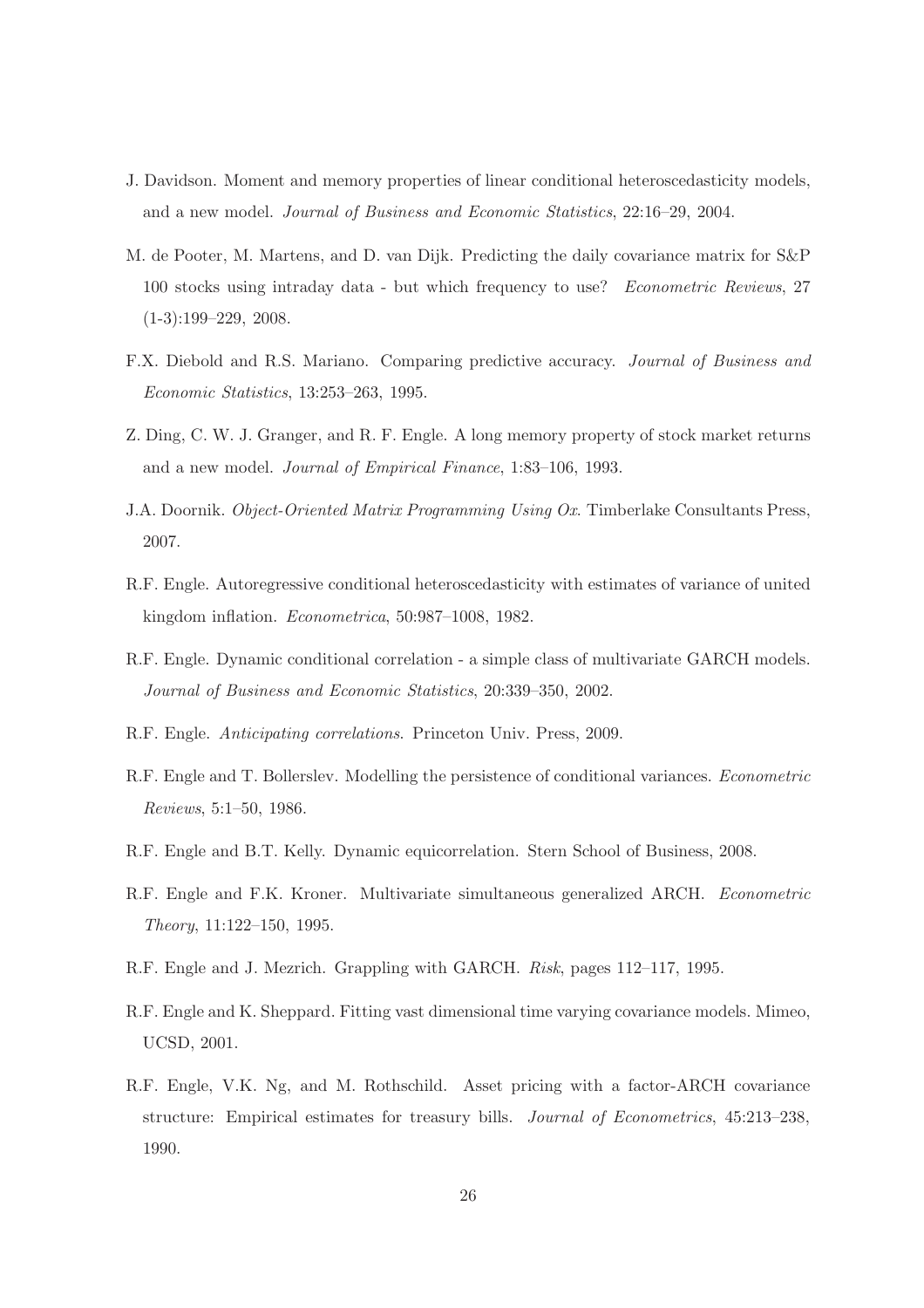- T.W. Epps. Comovements in stock prices in the very short run. Journal of the American Statistical Association, 74:291–298, 1979.
- J. Fan, M. Wang, and Q. Yao. Modelling multivariate volatilities via conditionally uncorrelated components. Journal of Royal Statistical Society B, 70:679–702, 2008.
- C. Francq, L. Horvath, and J.M. Zakoian. Merits and drawbacks of variance targeting in GARCH models. MPRA Paper n.15143, 2009.
- G. Giacomini and H. White. Tests of conditional predictive ability. Econometrica, 74:1545– 1578, 2006.
- L.R. Glosten, R. Jagannathan, and D.E. Runkle. On the relation between the expected value and volatility of the nominal excess return on stocks. Journal of Finance, 46:1779–1801, 1992.
- C. Gourieroux, J. Jasiak, and R. Sufana. The wishart autoregressive process of multivariate stochastic volatility. Journal of Econometrics, 150(2):167–181, 2009.
- P.R. Hansen. A test for superior predictive ability. Journal of Business and Economic Statistics, 23:365–380, 2005.
- P.R. Hansen and A. Lunde. A forecast comparison of volatility models: Does anything beat a GARCH(1,1)? Journal of Applied Econometrics, 20:873–889, 2005.
- P.R. Hansen and A. Lunde. Consistent ranking of volatility models. Journal of Econometrics, 131:97–121, 2006a.
- P.R. Hansen and A. Lunde. Realized variance and market microstructure noise. Journal of Business and Economic Statistics, 24:127–218, 2006b.
- P.R. Hansen, A. Lunde, and J.M. Nason. Choosing the best volatility models: The model confidence set approach. Federal Reserve of Atlanta Working Paper, 2003.
- P.R. Hansen, J. Large, and A. Lunde. Moving average-based estimators of integrated variance. Econometric Reviews, 27:79–111, 2008.
- P.R. Hansen, Z. Huang, and H. Shek. Realized GARCH: A Complete Model of Returns and Realized Measures of Volatility. SSRN, 2010a.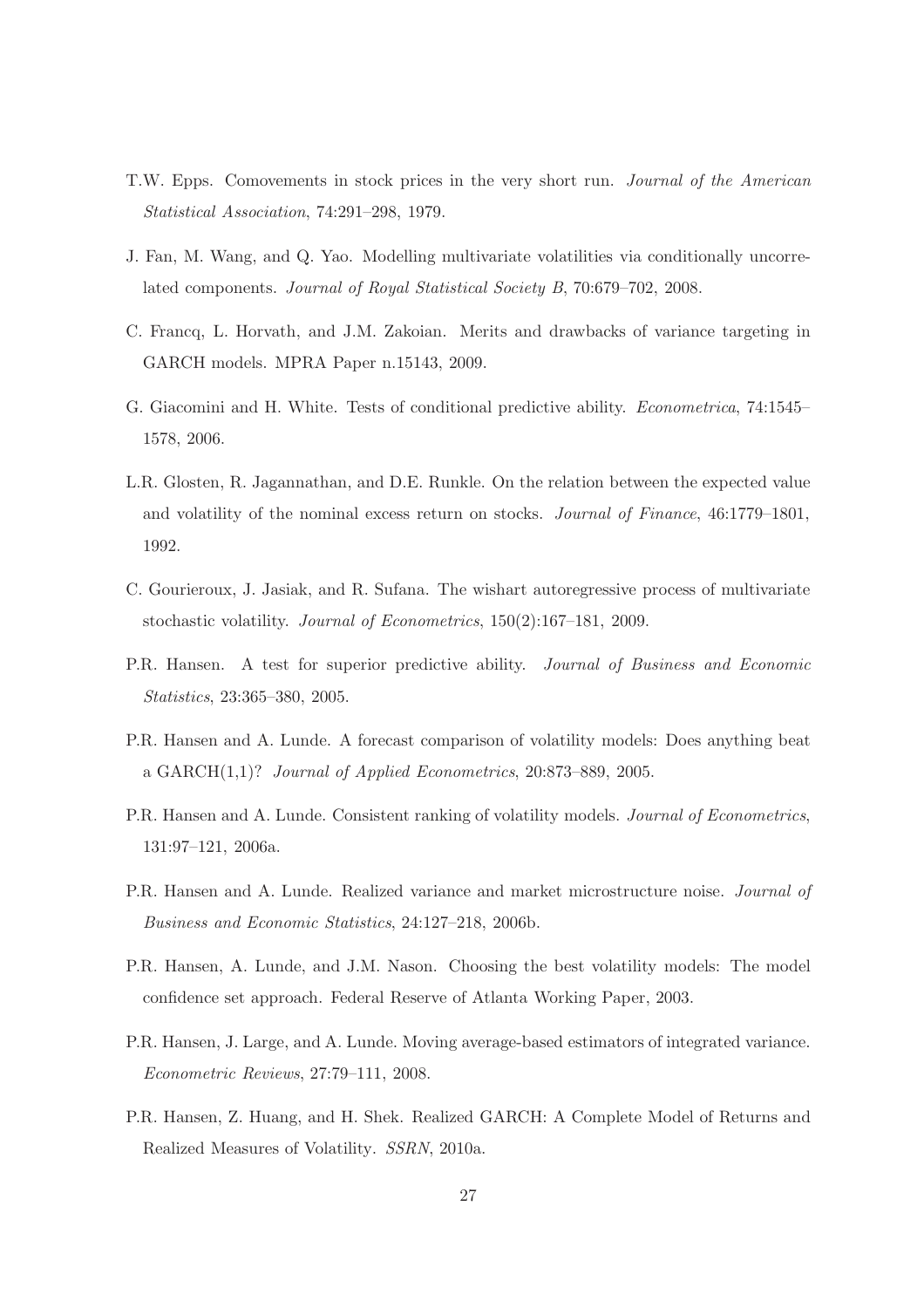- P.R. Hansen, A. Lunde, and J.M. Nason. Model confidence sets. *Econometrica*, 2010b. forthcoming.
- W. James and C. Stein. Estimation with quadratic loss. *Proc. Fourth Berkley Symp. on* Math. Statist. and Prob., 1:361–379, 1961.
- J.P.Morgan. Riskmetrics Technical Document, 4th ed. J.P.Morgan, New York, 1996.
- T. Kariya. MTV model and its application to the prediction of stock prices. In T. Pullila and S. Puntanen, editors, Proceedings of the Second International Tampere Conference in Statistics, Finland, 1988. University of Tampere.
- G.A. Karolyi. A multivariate GARCH model of international transmissions of stock returns and volatility: The case of the united states and canada. Journal of Business and Economic Statistics, vol. 13(1):11–25, 1995.
- M. Lanne and P. Saikkonen. A multivariate generalized orthogonal factor GARCH model. Journal of Business and Economic Statistics, 25:61–75, 2007.
- S. Laurent. G@RCH 6. Estimating and Forecasting GARCH Models. Timberlake Consultants Ltd., 2009.
- S. Laurent, J.V.K. Rombouts, and F. Violante. On loss functions and ranking forecasting performances of multivariate volatility models. Cirano discussion paper 2009-45, 2009.
- P.A. Mykland and L. Zhang. Anova for diffusions and Ito processes. The Annals of Statistics, 34:1931–1963, 2006.
- D.B. Nelson. Conditional heteroskedasticity in asset returns: a new approach. Econometrica, 59:349–370, 1991.
- W.K. Newey and K.D. West. A simple, positive semi-definite, heteroskedasticity and autocorrelation consistent covariance matrix. Econometrica, 55(3):703–08, 1987.
- A. Palandri. Sequential conditional correlations: Inference and evaluation. Journal of Econometrics, 153(2):122–132, 2009.
- A.J. Patton. Volatility forecast comparison using imperfect volatility proxies. Forthcoming in Journal Econometrics, 2009.